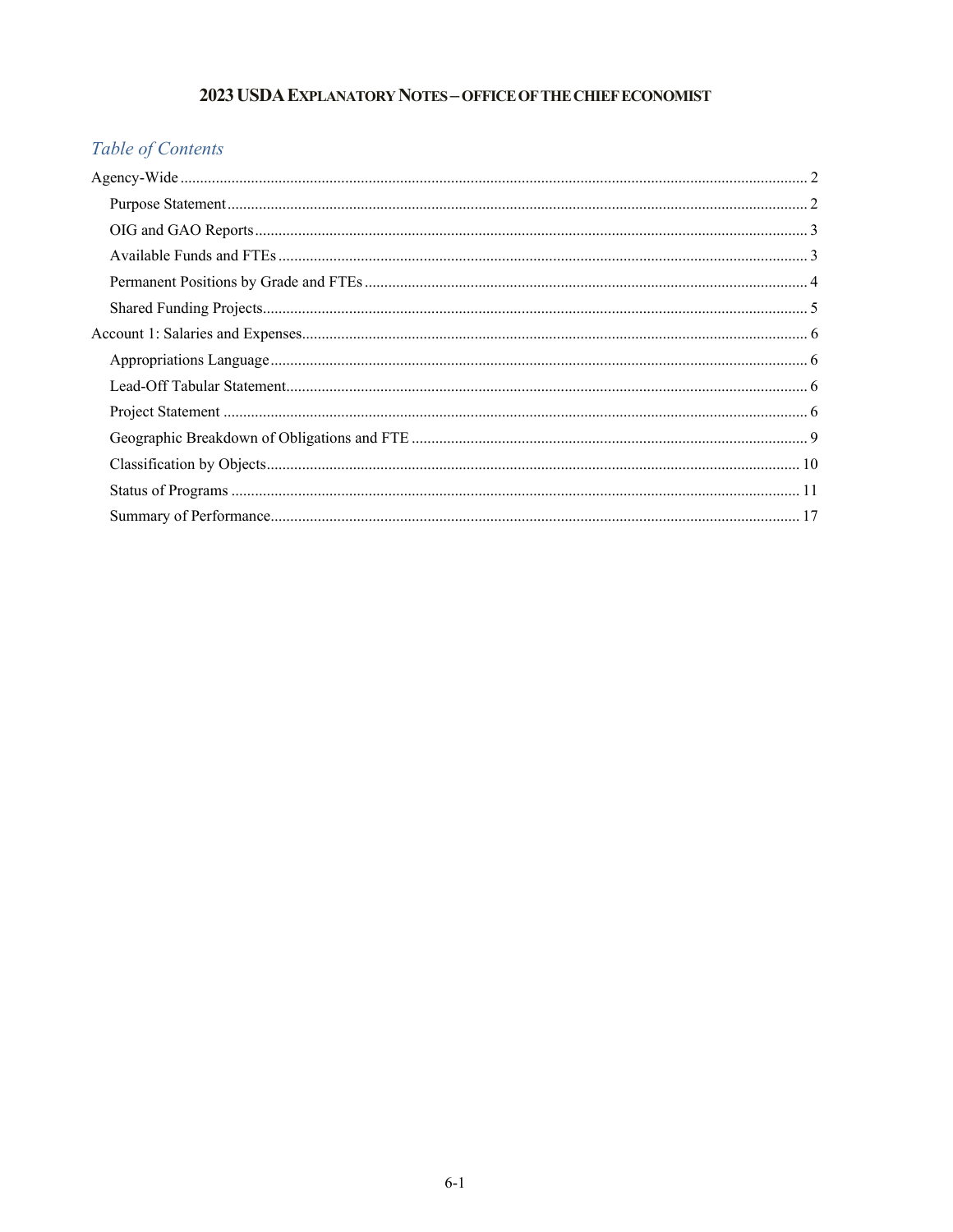#### <span id="page-1-0"></span>*AGENCY-WIDE*

#### <span id="page-1-1"></span>**PURPOSE STATEMENT**

The Office of the Chief Economist (OCE) was created by the Secretary of Agriculture on October 20, 1994, under the authority of the Department of Agriculture Reorganization Act of 1994, Public Law 103-354. OCE advises the Secretary of Agriculture on the economic implications of changes in Department policies and programs, proposed legislation, and market conditions, by providing unbiased information and data-driven analyses of current and emerging issues impacting agriculture and rural America.

OCE provides economic expertise, analysis, and coordination on a wide range of Departmental activities and initiatives. The office provides economic analysis to inform development of agricultural policy and key U.S. trade initiatives and serves as a focal point for the Nation's agricultural economic intelligence and the commodity outlook for U.S. and world agriculture. OCE is responsible for coordinating economic analyses and reviewing Department decisions involving policies and programs that have substantial economic implications. The office also coordinates the Department's analysis of issues and activities involving agricultural labor, climate change, renewable energy, bioenergy, biobased products and markets, sustainable development, biotechnology, and food loss and waste.

OCE is responsible for coordinating interagency development of the Department's agricultural commodity shortterm forecasts and long-term projections. OCE's World Agricultural Outlook Board prepares the monthly *World Agricultural Supply and Demand Estimate*s report, which is a Principal Federal Economic Indicator and is the most widely used source for domestic and global commodity market estimates and forecasts, as measured by the number of downloads on the OCE website. It underpins management information used across the Department for budgeting, policy development, and program evaluations and is also the anchor for other Departmental and private sector commodity forecasts. OCE also coordinates, reviews, and clears all commodity and aggregate agricultural and foodrelated data used to develop outlook and situation material within the Department.

OCE reviews and clears all regulatory impact and risk analyses of economically significant major rules in the Department to ensure that they are based on objective, appropriate, and sound economic and risk analyses. OCE also assists agencies in complying with Executive Orders and OMB guidance on regulatory analysis.

OCE also coordinates USDA's global change research program and conducts policy analysis on climate change, renewable energy, biobased products, and environmental markets. OCE supports the development of technical guidelines that provide science-based methods to quantify the greenhouse gas and other environmental service benefits from renewable energy production and use, resource conservation, and land management activities. This work will enable farmers, ranchers, and forest landowners to participate in emerging carbon markets, USDA's Climate Smart Partnership Initiative, and other environmental services markets. OCE coordinates activities with other Federal agencies on climate change research and policy efforts; represents USDA domestically and internationally in discussions of climate risks and vulnerabilities; oversees Department-wide efforts to address risks and build resilience to climate variability and change; and facilitates communication and outreach to producers and agricultural interest groups on climate change mitigation and adaptation.

In addition, the Office is responsible for the development and coordination of Departmental policy and services related to pest management, pesticides, biotechnology and related topics. It coordinates research, extension, and education activities regarding the development, availability, and use of economically and environmentally sound pest management tools and practices. The Office assists other agencies of the Department in fulfilling their responsibilities related to pest management or pesticides, as well as ensuring coordination of interagency activities with the Environmental Protection Agency, the Food and Drug Administration, and other Federal and state agencies. The Office also administers multiple crop and pesticide usage surveys to collect data for the purpose of informing risk assessment modeling and mitigation.

OCE Headquarters is located in Washington, D.C. As of September 30, 2021, there were 59 full time permanent employees, all stationed in Washington, DC.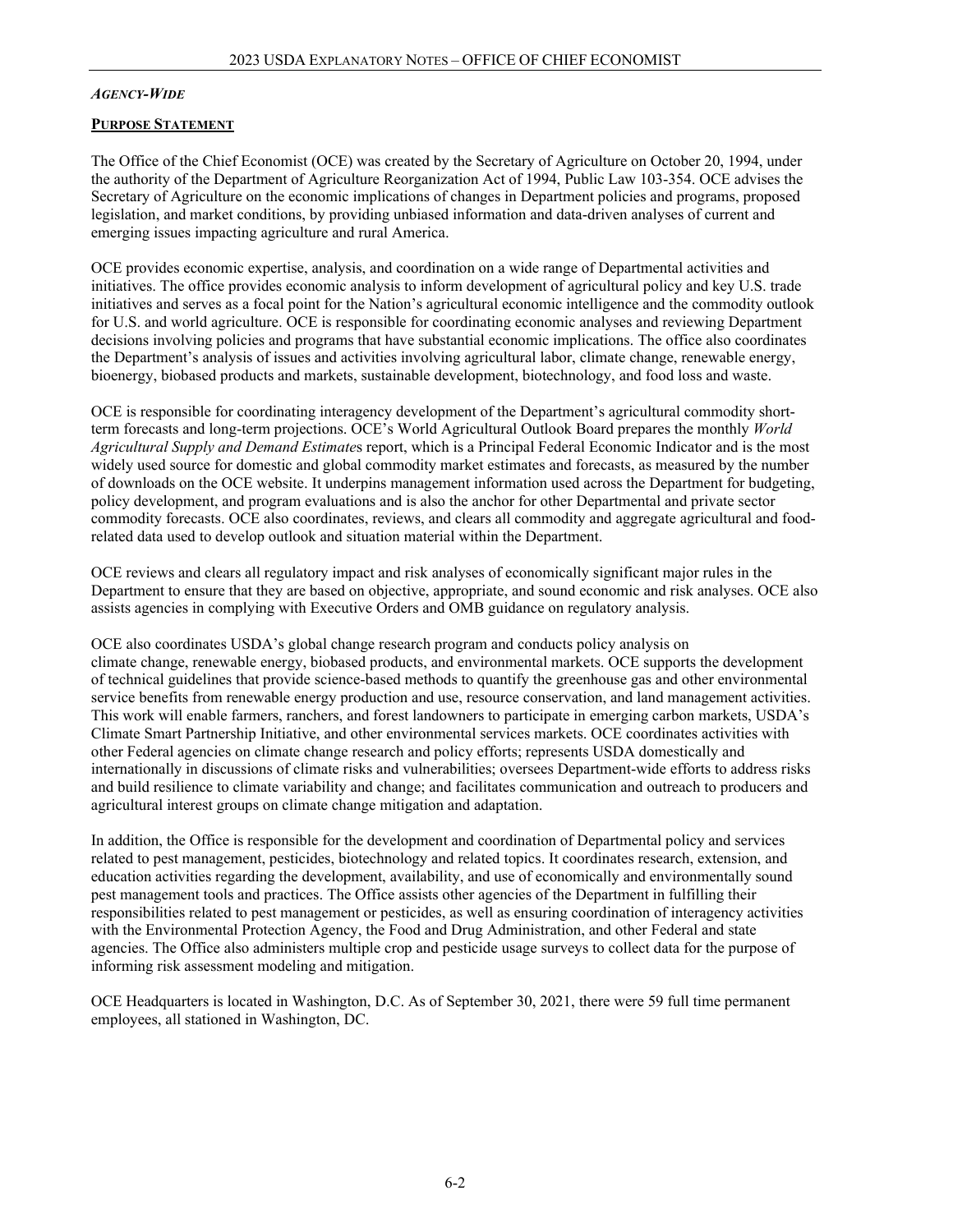## **OIG AND GAO REPORTS**

## *Table OCE-1. Closed GAO Recommendations from FY 2021*

| ID     | Title                                                                                                                   |
|--------|-------------------------------------------------------------------------------------------------------------------------|
| 102595 | Date Labels on Packaged Foods: USDA and FDA Could Take Additional Steps<br>to Reduce Consumer Confusion (GAO-19-407)    |
| 102502 | Food Loss and Waste: Building on Existing Federal Efforts Could Help to Achieve<br>National Reduction Goal (GAO-19-391) |

## <span id="page-2-0"></span>**AVAILABLE FUNDS AND FTES** *Table OCE-2. Available Funds and FTEs (thousands of dollars, FTEs)*

<span id="page-2-1"></span>

| Item                                              | 2020<br>Actual | <b>FTE</b>               | 2021<br>Actual | <b>FTE</b> | 2022<br><b>Estimated</b> | <b>FTE</b> | 2023<br><b>Estimated</b> | <b>FTE</b> |
|---------------------------------------------------|----------------|--------------------------|----------------|------------|--------------------------|------------|--------------------------|------------|
| Salaries and Expenses:                            |                |                          |                |            |                          |            |                          |            |
|                                                   | \$24,413       | 57                       | \$24,692       | 58         | \$24,692                 | 62         | \$32,012                 | 70         |
|                                                   | 500            | $\overline{\phantom{a}}$ | 500            |            | 455                      |            |                          |            |
|                                                   | 24,913         | 57                       | 25,192         | 58         | 25,147                   | 62         | 32,012                   | 70         |
|                                                   | $-354$         | $\overline{\phantom{a}}$ | $-481$         |            |                          |            |                          |            |
|                                                   | $-500$         | $\overline{\phantom{a}}$ | $-455$         |            |                          |            |                          |            |
|                                                   | 24,059         | 57                       | 24,256         | 58         | 25,147                   | 62         | 32,012                   | 70         |
|                                                   |                |                          |                |            |                          |            |                          |            |
|                                                   | 138            | $\overline{\phantom{a}}$ | 193            |            | 152                      |            | 225                      |            |
|                                                   | 25             | $\overline{\phantom{a}}$ |                |            | 26                       |            | 26                       |            |
|                                                   | 363            |                          | 363            |            | 363                      |            |                          |            |
|                                                   | 650            | $\overline{\phantom{a}}$ | 700            |            | 700                      |            |                          |            |
|                                                   |                |                          | 68             |            | 175                      |            | 175                      |            |
|                                                   | 206            | $\blacksquare$           | 102            |            |                          |            |                          |            |
|                                                   | 100            | $\blacksquare$           | 40             |            |                          |            |                          |            |
|                                                   |                | $\overline{a}$           | 226            |            | 313                      |            | 200                      |            |
| Cattle and Beef Supply Chain Transportation (AMS) |                |                          | 225            |            |                          |            |                          |            |
|                                                   |                | $\overline{\phantom{a}}$ | 838            |            |                          |            |                          |            |
|                                                   | 1,482          | $\overline{\phantom{a}}$ | 2,755          |            | 1,729                    |            | 626                      |            |
|                                                   | 25,541         | 57                       | 27,947         | 58         | 26,876                   | 62         | 32,638                   | 70         |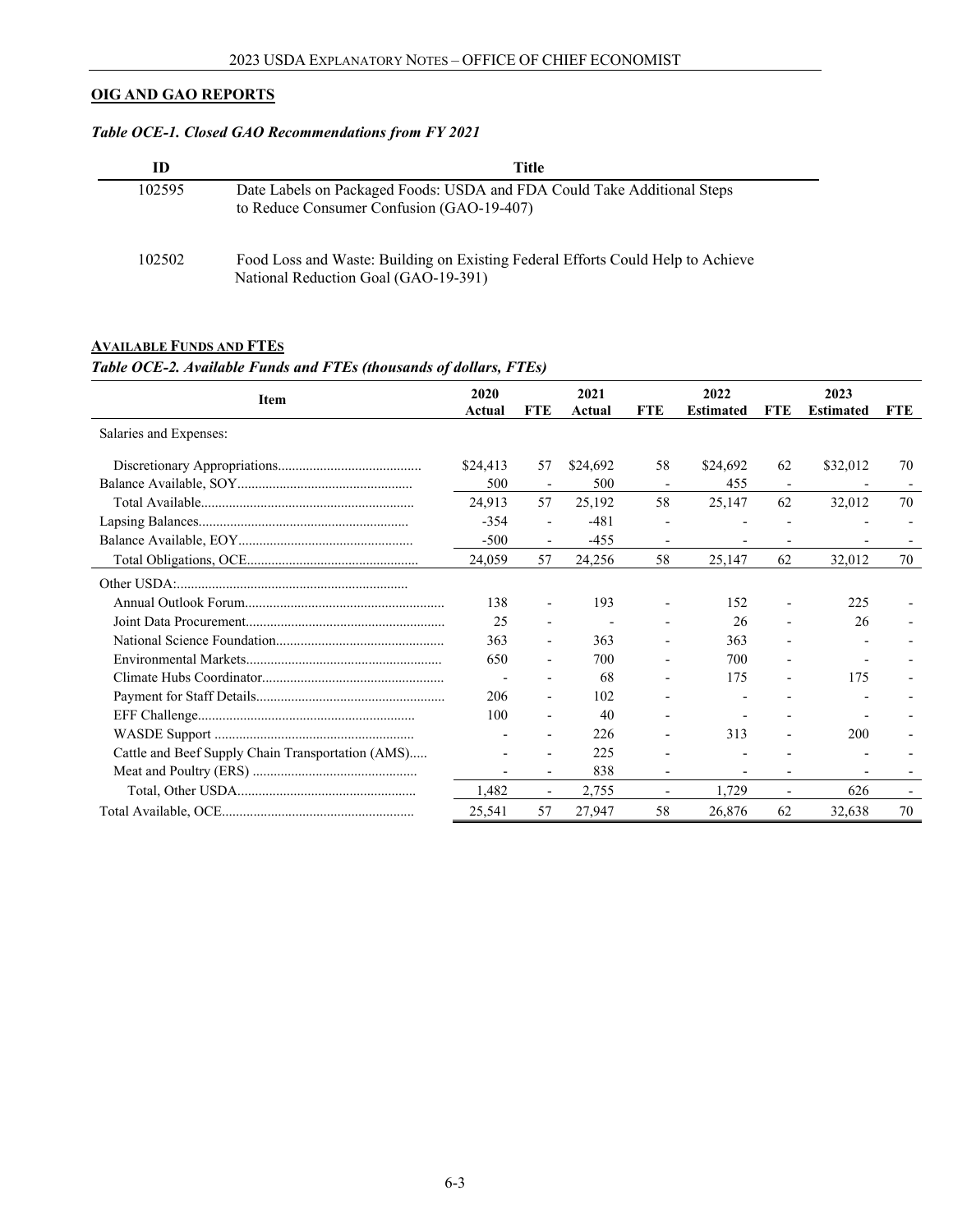## **PERMANENT POSITIONS BY GRADE AND FTES**

## *Table OCE-3. Permanent Positions by Grade and FTEs*

| Item | 2020 Actual<br><b>Total</b> | 2021 Actual<br><b>Total</b> | 2022<br><b>Estimated</b><br><b>Total</b> | 2023<br><b>Estimated</b><br><b>Total</b> |
|------|-----------------------------|-----------------------------|------------------------------------------|------------------------------------------|
|      |                             |                             |                                          |                                          |
|      |                             |                             |                                          |                                          |
|      | 24                          | 28                          | 29                                       | 32                                       |
|      | 16                          | 13                          | 13                                       |                                          |
|      |                             |                             |                                          |                                          |
|      |                             |                             |                                          |                                          |
|      |                             |                             |                                          |                                          |
|      |                             |                             |                                          |                                          |
|      |                             |                             |                                          |                                          |
|      |                             |                             |                                          |                                          |
|      |                             |                             |                                          |                                          |
|      | 57                          | 59                          | 62                                       |                                          |
|      | 59                          | 58                          | 62                                       | 70                                       |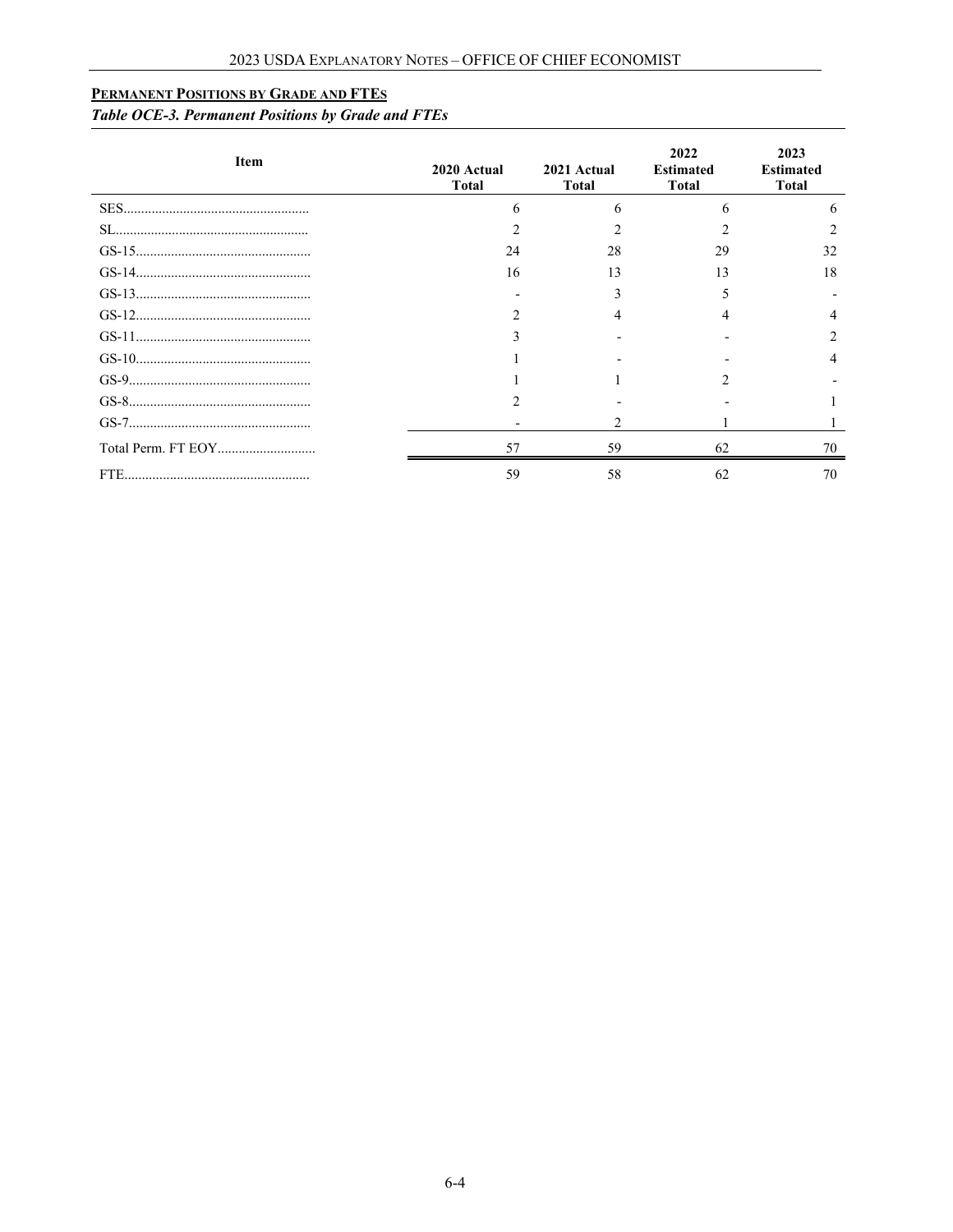## <span id="page-4-0"></span>**SHARED FUNDING PROJECTS**

## *Table OCE-4. Shared Funding Projects (dollars in thousands)*

| Item                                                    | 2020<br>Actual | 2021<br>Actual | 2022<br><b>Estimated</b> | 2023<br><b>Estimated</b> |
|---------------------------------------------------------|----------------|----------------|--------------------------|--------------------------|
| <b>Working Capital Fund:</b>                            |                |                |                          |                          |
| <b>Administrative Services:</b>                         |                |                |                          |                          |
|                                                         | \$12           | \$13           | \$18                     | \$17                     |
|                                                         | 166            | 164            | 97                       | 97                       |
|                                                         | 18             | 9              | 12                       | 12                       |
|                                                         | 23             | 22             | 26                       | 29                       |
| Human Resources Enterprise Management Systems           | 1              | 1              | 1                        | 1                        |
|                                                         | 220            | 209            | 154                      | 156                      |
| Communications:                                         |                |                |                          |                          |
|                                                         | 29             | 324            | 16                       | 10                       |
| Finance and Management:                                 |                |                |                          |                          |
|                                                         | 18             | 27             | 15                       | 15                       |
|                                                         | 27             | 20             | 29                       | 31                       |
|                                                         | 45             | 47             | 44                       | 46                       |
|                                                         |                |                |                          |                          |
| Information Technology:                                 |                |                |                          |                          |
|                                                         | 323            | 382            | 456                      | 472                      |
| Department Administration Information Technology Office | 177            | 159            | 435                      | 450                      |
|                                                         | 79             | 29             | 65                       | 66                       |
|                                                         | 33             | 28             | 27                       | 25                       |
|                                                         | 612            | 598            | 983                      | 1,013                    |
|                                                         | 3              | 33             | 42                       | 42                       |
|                                                         | 909            | 1,211          | 1,239                    | 1,267                    |
| <b>Department-Wide Shared Cost Programs:</b>            |                |                |                          |                          |
|                                                         | 5              | 4              | 4                        | 5                        |
|                                                         | 2              | 15             | 14                       | 14                       |
|                                                         | 4              | 6              | 5                        | 5                        |
|                                                         | 1              | 2              | 2                        | 2                        |
|                                                         | 4              | 2              | 3                        | 3                        |
|                                                         | 3              | 3              | 3                        | 3                        |
|                                                         | 4              | 4              | 4                        | 4                        |
|                                                         | 1              | 1              | 1                        | 1                        |
|                                                         |                |                | 6                        | 7                        |
|                                                         | 5              | 3              | 3                        | 3                        |
| Total, Department-Wide Reimbursable Programs            | 29             | 40             | 45                       | 47                       |
| E-Gov:                                                  |                |                |                          |                          |
|                                                         |                |                | 2                        | 2                        |
|                                                         | 13             | 13             | 13                       | 13                       |
|                                                         | 1              |                |                          |                          |
|                                                         | 14             | 13             | 15                       | 15                       |
|                                                         | 952            | 1,264          | 1,299                    | 1,329                    |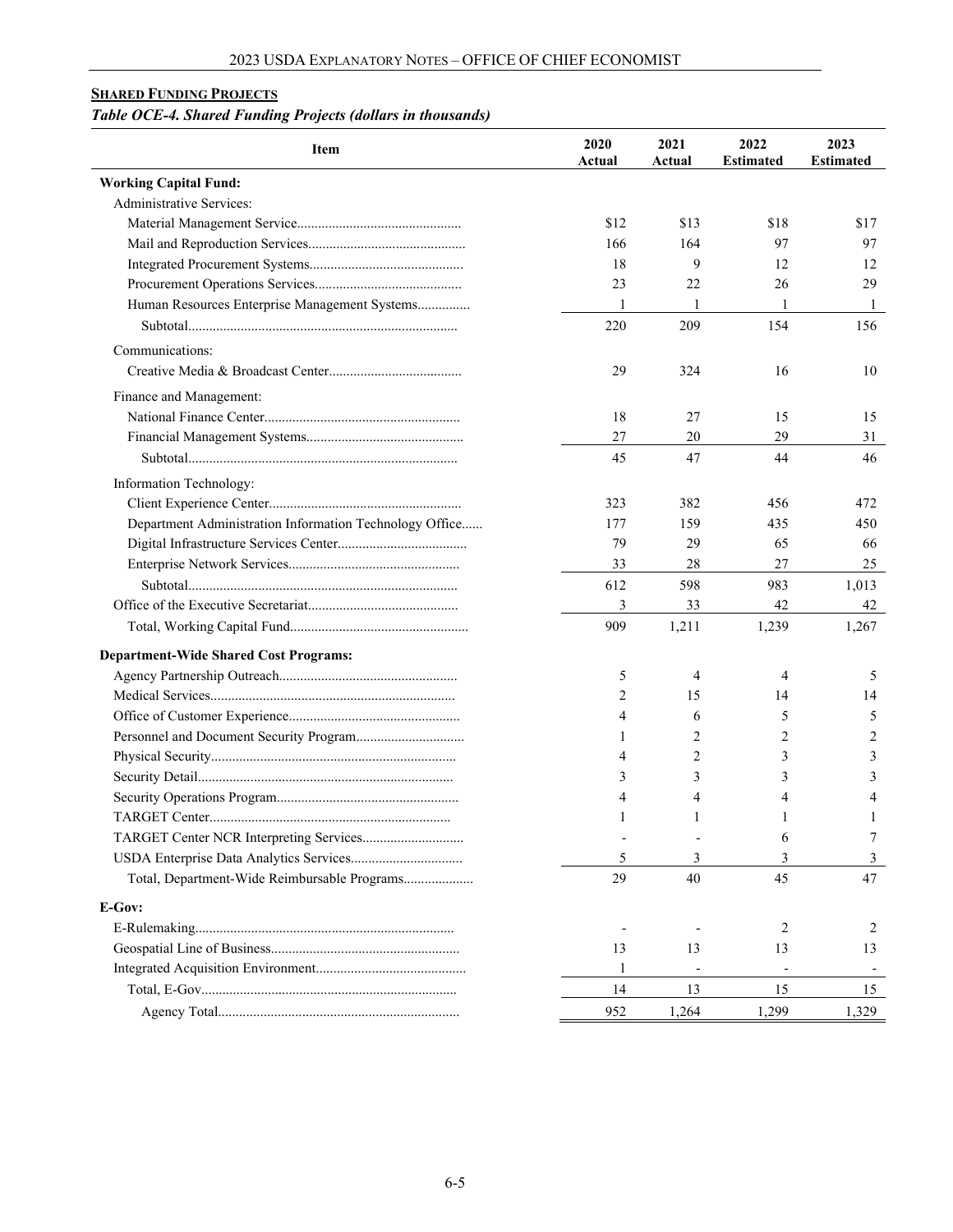#### <span id="page-5-0"></span>*ACCOUNT 1: SALARIES AND EXPENSES*

#### <span id="page-5-1"></span>**APPROPRIATIONS LANGUAGE**

The appropriations language follows (new language underscored; deleted matter enclosed in brackets):

For necessary expenses of the Office of the Chief Economist,  $\frac{\frac{531,050,000}{\frac{322,012,000}}}{\frac{532,012,000}{\frac{323,012,000}{\frac{323,012,000}{\frac{323,012,000}{\frac{323,012,000}{\frac{323,012,000}{\frac{323,012,000}{\frac{323,012,000}{\frac{323,$ \$8,000,000 shall be for grants or cooperative agreements for policy research under 7 U.S.C. 3155 and \$6,500,000 shall remain available until expended for climate change, including coordinating such activities across the Department.

#### <span id="page-5-2"></span>**LEAD-OFF TABULAR STATEMENT**

#### *Table OCE-5. Lead-Off Tabular Statement (In dollars)*

<span id="page-5-3"></span>

| Item                    | Amount       |
|-------------------------|--------------|
| Estimate, 2022          | \$24,692,000 |
| Change in Appropriation | $+7,320,000$ |
| Budget Estimate, 2023   | 32,012,000   |

#### **PROJECT STATEMENT**

#### *Table OCE-6. Project Statement Appropriations (thousands of dollars, FTEs)*

| Item                          | 2020<br>Actual | <b>FTE</b>               | 2021<br>Actual | <b>FTE</b>               | 2022<br>Estimated | <b>FTE</b>               | 2023<br><b>Estimated</b> | <b>FTE</b> | Inc. or<br>Dec. | <b>FTE</b><br>Inc.<br><sub>or</sub><br>Dec. | Chg<br>Key |
|-------------------------------|----------------|--------------------------|----------------|--------------------------|-------------------|--------------------------|--------------------------|------------|-----------------|---------------------------------------------|------------|
| Discretionary Appropriations: |                |                          |                |                          |                   |                          |                          |            |                 |                                             |            |
| Office of the Chief Economist | \$24,013       | 57                       | \$24,192       | 58                       | \$24,192          | 62                       | \$32,012                 | 70         | $+\$7.820$      | $+8$                                        | (1)        |
| Food Loss and Waste Liaison   | 400            |                          | 500            |                          | 500               |                          |                          |            | $-500$          | $\overline{\phantom{a}}$                    | (2)        |
|                               |                |                          |                |                          |                   |                          |                          |            |                 |                                             |            |
|                               | 24,413         | 57                       | 24,692         | 58                       | 24,692            | 62                       | 32.012                   | 70         | $+7.320$        | $+8$                                        |            |
|                               | 500            | $\overline{\phantom{a}}$ | 500            | $\overline{\phantom{a}}$ | 455               | $\overline{\phantom{0}}$ |                          |            | $-455$          | $\overline{\phantom{0}}$                    |            |
|                               | 24,913         | 57                       | 25.192         | 58                       | 25,147            | 62                       | 32,012                   | 70         | 6,865           | 8                                           |            |
|                               | $-354$         | $\overline{\phantom{0}}$ | $-481$         | $\overline{\phantom{0}}$ |                   |                          |                          |            |                 |                                             |            |
|                               | $-500$         | $\overline{\phantom{a}}$ | $-455$         | $\overline{\phantom{0}}$ |                   |                          |                          |            |                 |                                             |            |
|                               | 24,059         | 57                       | 24,256         | 58                       | 25,147            | 62                       | 32,012                   | 70         | $+6,865$        | $+8$                                        |            |

#### *Table OCE-7. Project Statement Obligations (thousands of dollars, FTEs)*

| Item                                   | 2020<br>Actual           | FTE                      | 2021<br>Actual | <b>FTE</b>               | 2022<br><b>Estimated</b> | <b>FTE</b>               | 2023<br><b>Estimated</b> | <b>FTE</b>               | Inc. or<br>Dec. | <b>FTE</b><br>Inc. or<br>Dec. |
|----------------------------------------|--------------------------|--------------------------|----------------|--------------------------|--------------------------|--------------------------|--------------------------|--------------------------|-----------------|-------------------------------|
| Discretionary Obligations:             |                          |                          |                |                          |                          |                          |                          |                          |                 |                               |
| Office of the Chief Economist          | \$23,659                 | 57                       | \$23,711       | 58                       | \$24,192                 | 62                       | \$32,012                 | 70                       | $+ $7,820$      | $+8$                          |
| Food Loss and Waste Reduction Liaison  | 400                      |                          | 500            |                          | 500                      |                          |                          |                          | $-500$          |                               |
|                                        | 24,059                   | 57                       | 24,211         | 58                       | 24,692                   | 62                       | 32,012                   | 70                       | $+7,320$        | $+8$                          |
| <b>Mandatory Obligations:</b>          |                          |                          |                |                          |                          |                          |                          |                          |                 |                               |
| Multiple Crop and Pesticide Use Survey | $\overline{\phantom{a}}$ | $\overline{\phantom{a}}$ | 45             | $\overline{\phantom{a}}$ | 455                      | $\overline{\phantom{a}}$ |                          | -                        | -455            |                               |
|                                        | $\overline{\phantom{0}}$ | $\overline{\phantom{a}}$ | 45             | $\overline{\phantom{a}}$ | 455                      | $\overline{\phantom{a}}$ |                          | $\overline{\phantom{0}}$ | $-455$          |                               |
|                                        | 24,059                   | 57                       | 24,256         | 58                       | 25,147                   | 62                       | 32,012                   | 70                       | $+6,865$        | 8                             |
|                                        | 354                      | $\overline{\phantom{a}}$ | 481            |                          |                          |                          |                          |                          |                 |                               |
| Balances Available, EOY:               |                          |                          |                |                          |                          |                          |                          |                          |                 |                               |
| Multiple Crop and Pesticide Use Survey | 500                      | $\overline{\phantom{a}}$ | 455            |                          |                          |                          |                          |                          |                 |                               |
|                                        | 24,913                   | 57                       | 25,192         | 58                       | 25,147                   | 62                       | 32,012                   | 70                       | 6,865           | 8                             |
|                                        | $-500$                   | $\overline{\phantom{a}}$ | $-500$         | $\overline{\phantom{0}}$ | $-455$                   | $\overline{\phantom{0}}$ |                          |                          | 455             |                               |
|                                        | 24,413                   | 57                       | 24,692         | 58                       | 24,692                   | 62                       | 32,012                   | 70                       | 7,320           | 8                             |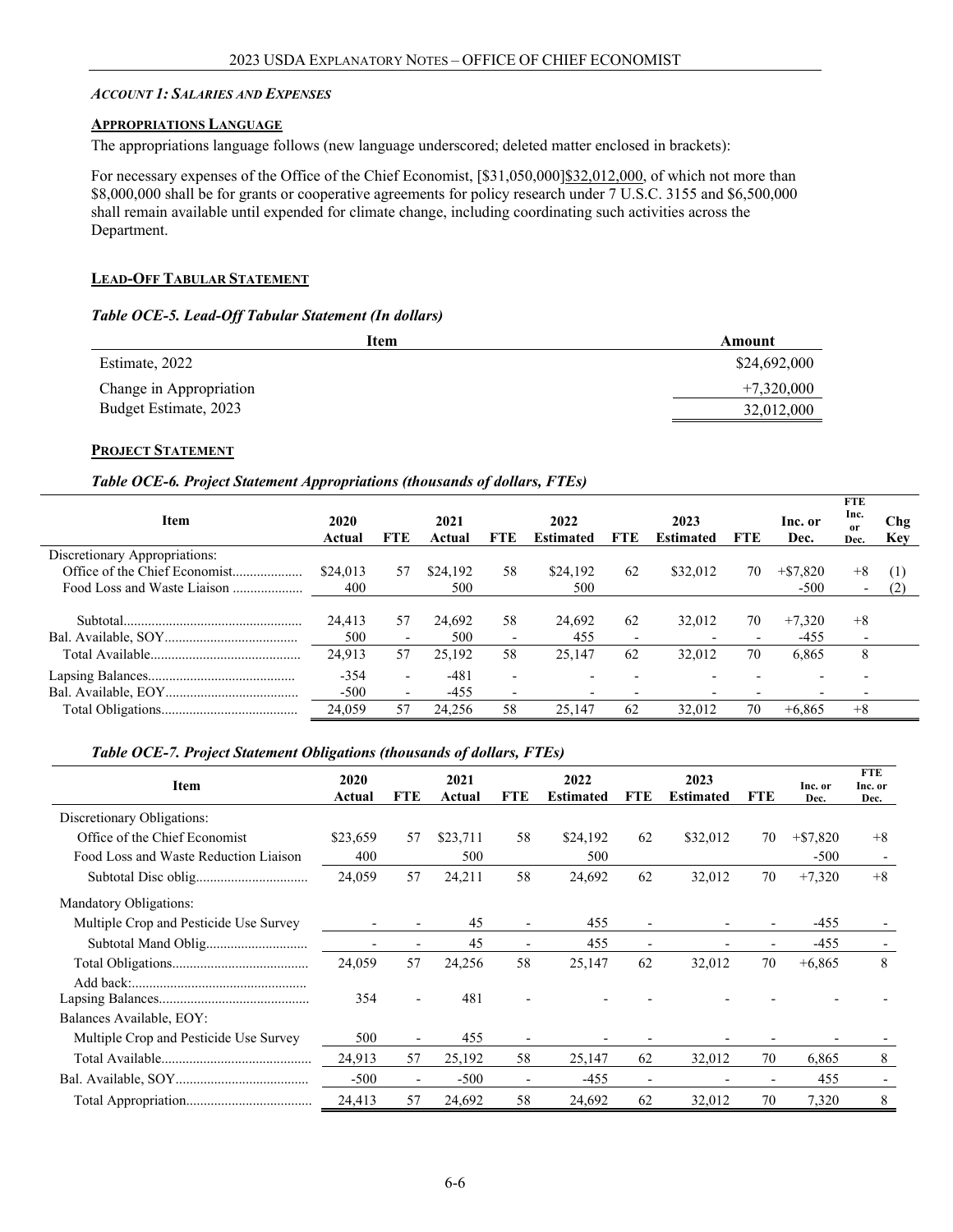#### **Office of the Chief Economist**

A net increase of \$7,320,000 and 8 additional FTEs for the Office of the Chief Economist (\$24,692,000 and 62 FTEs available in FY 2022).

- 1. The funding change is requested for the following items:
	- A. An increase of \$307,000, which includes \$128,940 for pay inflation and \$178,060 for FERS for 2022 Pay and FERS:

This increase supports the pay increase which went into effect January 1, 2022, of a 2.7 percent Cost of Living pay increases for civilian employees, and a 1.1 percent increase to cover the expenses for the mandated increase of USDA's contribution to FERS*.*

B. An increase of \$581,000 for 2023 Pay:

This increase will support the annualization of the 2022 2.7 percent Cost of Living pay increase and the 2023 4.6 percent Cost of Living pay increase. Without additional funding to support mandated federal pay increases, OCE will have to make cuts to its contracts and agreements portfolio in order to cover increased payroll costs and prevent a Reduction in Force. Cutting contracts and agreements would have significant impacts to the mission of OCE and its ability to meet Congressional and Departmental priorities for economic expertise and analysis.

- C. An increase of \$31,000 for Working Capital Fund and Shared Costs: This increase supports uncontrollable costs associated with the USDA Working Capital Fund and other Departmental Shared Costs. Without additional funding, OCE will be unable to meet its obligations to support necessary administrative, information technology and managerial costs incurred by its interagency partners.
- D. An increase of \$401,000 for Information Technology support for the World Agricultural Outlook Board (WAOB):

The WAOB produces the monthly World Agricultural Supply and Demand Estimates (WASDE) Report, a Principal Federal Economic Indicator. WASDE has significant impacts on agricultural commodity markets. The monthly WASDE release requires specialized application support to maintain its data integrity, confidentiality, and security – and these are significant, highly specialized IT needs that cannot be supported through the Department's centralized general IT support function. Due to an immediate need for specialized IT support, OCE hired one GS-14 IT professional and receives reimbursement from partner agencies to cover his salary. OCE would like to have this position as part of its base. This increase represents the salary and benefits for a GS-14 IT professional (2210 job series) of approximately \$185,000. The remainder of the request represents additional necessary contractor support for data integrity and implementation of OPEN Government Data Act requirements. Without additional funding for IT support for the WASDE, OCE and USDA are vulnerable to IT risks that could jeopardize the timely and accurate release of WASDE report and would be unable to comply with OPEN Government Data Act requirements.

E. An increase of \$6,500,000 and 8 FTEs for Climate Research and Analysis:

The increase will provide technical support for the implementation of incentives for climate smart agriculture and forestry practices and oversee the production of the Department's resilience and climate change adaptation plan. OCE will support the infrastructure necessary to quantify, track, and analyze impacts from adoption of climate smart agriculture and forestry practices and technologies through the Office's Greenhouse Gas Inventory and Assessment Program. These investments will ensure that the many facets of the Department's climate change program are coordinated and meet Departmental and Administration priorities. New funds will be used for the following priorities:

- i. Greenhouse Gas (GHS) Quantification Systems. OCE will develop detailed reference values for the GHG benefits of practices and technologies for the agriculture and forest sectors. This will include program-ready tools and tables for the range of climate-smart measures. These products will be used by the Department to encourage the voluntary adoption of climate-smart agricultural and forestry practices though programs, partnerships, funding and financing capacities, and other authorities.
- ii. Updated Agriculture and Forestry GHG Inventory. New funding would allow OCE to generate estimates of greenhouse gases from the agriculture and forest sectors on an annual basis. EPA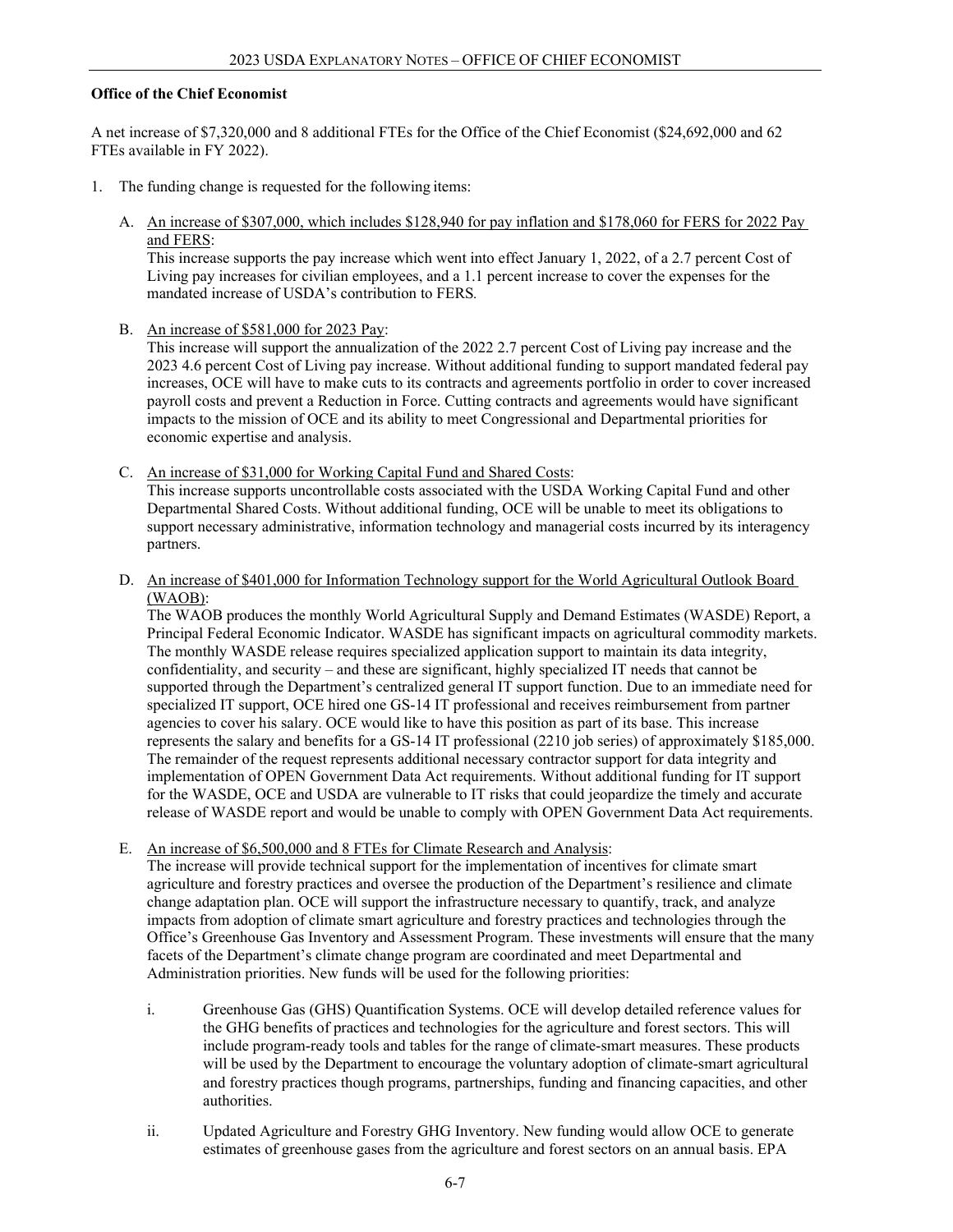currently updates these estimates every other year. Funding would be used to incorporate the data that will be collected by NASS, make critical improvements to methods, and ensure that the latest climate-smart agriculture and forestry practices are included in inventory estimates.

- iii. Analysis, projections, and reporting. OCE will invest in new capabilities to analyze, forecast, and report on current and potential policies and measures. The decision to re-join the Paris Agreement will require the U.S. to establish a Nationally Determined Contribution and submit biennial reports on policies and measures to the United Nations. OCE will lead USDA's technical responses to these new requirements.
- iv. Adaptation and resilience planning. The new Executive Order on combating the climate crisis requires USDA to prepare an adaptation and resilience plan. USDA also has a Departmental Regulation with similar requirements. Under DR 1070-001, OCE is the lead for USDA in preparing the Department's climate adaptation plan.
- v. OCE will work to improve greenhouse gas measurement, monitoring reporting and verification capabilities, in order to assess the effectiveness of GHG reduction efforts at national and subnational levels; track progress in meeting the US GHG reduction goals; inform local- to national-scale GHG emission mitigation efforts.
- vi. Conduct synthesis and assessments of the Department's efforts to incentivize climate-smart commodity production and catalogue the lessons-learned from new approaches. OCE will evaluate data from federal, state, local, and private sector efforts, evaluate the costs and benefits of various approaches, and identify opportunities to improve efficiencies and lower costs. OCE will continue to evaluate new and emerging technologies and practices to reduce greenhouse gas emissions and increase carbon sequestration in the agriculture and forest sectors.
- vii. A shift of \$500,000 for a Food Loss and Waste Reduction Liaison provided under a General Provision in FY 2021 and FY 2022 to the appropriated base in FY 2023. The Agricultural Improvement Act of 2018 instructs USDA to establish a Food Loss and Waste Reduction Liaison to coordinate Federal, State, local, and nongovernmental programs, and other efforts, to measure and reduce the incidence of food loss and waste. In the last three years, OCE has funded one FTE through funds provided to USDA in the General Provisions. However, significant progress to address food loss and waste cannot be made without a permanent staff and budget for this initiative. OCE is unable to hire a permanent coordinator unless the necessary funds are added to OCE's base. Ensuring consistency and excellence in the program over the long term requires permanent appropriated funding for the program. The allocation of funding would provide stability in achieving the Department's goals and enable OCE to continue to implement the Department's strategy to reduce food loss and waste, a major contributor to US methane emissions. Food loss and waste activities are a Secretary priority and USDA is consistently called upon by Congress to provide updates on progress related to Food Loss and Waste reductions.

| <b>State/Territory/Country</b> | 2020<br>Actual | <b>FTE</b>               | 2021<br>Actual | <b>FTE</b>               | 2022<br><b>Estimated</b> | <b>FTE</b>               | 2023<br><b>Estimated</b> | <b>FTE</b> |
|--------------------------------|----------------|--------------------------|----------------|--------------------------|--------------------------|--------------------------|--------------------------|------------|
| District of Columbia           | \$24,059       | 57                       | \$24,256       | 58                       | \$25,147                 | 62                       | \$32,012                 | 70         |
| Lapsing Balances               | 354            | $\overline{\phantom{a}}$ | 481            | $\overline{\phantom{0}}$ | $\overline{\phantom{0}}$ | $\overline{\phantom{a}}$ | $\overline{\phantom{0}}$ |            |
| Bal. Available, EOY            | 500            | $\overline{\phantom{a}}$ | 455            |                          | $\overline{\phantom{0}}$ |                          |                          |            |
| Total, Available               | 24.913         | 57                       | 25,192         | 58                       | 25.147                   | 62                       | 32,012                   | 70         |

#### **GEOGRAPHIC BREAKDOWN OF OBLIGATIONS AND FTES**

#### *Table OCE-8. Geographic Breakdown of Obligations and FTEs (thousands of dollars, FTEs)*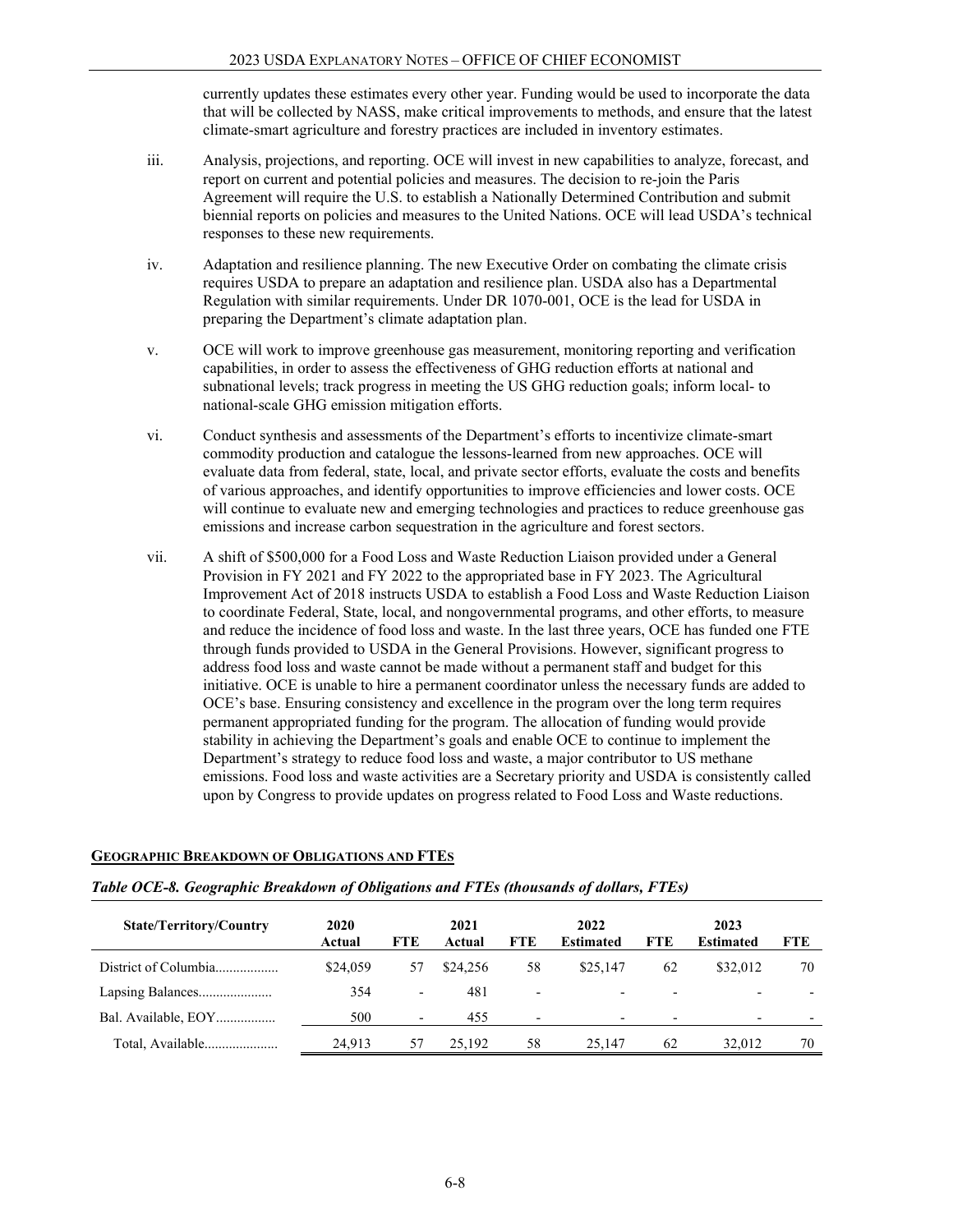## <span id="page-8-0"></span>**CLASSIFICATION BY OBJECTS**

| Table OCE-9 Classification by Objects (thousands of dollars) |  |  |
|--------------------------------------------------------------|--|--|
|                                                              |  |  |

| <b>Item</b><br>No. | <b>Item</b>                                       | 2020<br>Actual            | 2021<br>Actual           | 2022<br><b>Estimated</b> | 2023<br><b>Estimated</b> |
|--------------------|---------------------------------------------------|---------------------------|--------------------------|--------------------------|--------------------------|
|                    | Personnel Compensation:                           |                           |                          |                          |                          |
|                    |                                                   | \$7,979                   | \$9,209                  | \$10,795                 | \$11,182                 |
| 11                 |                                                   | 7,979                     | 9,209                    | 10,795                   | 11,182                   |
| 12                 |                                                   | 2,742                     | 3,159                    | 3,541                    | 3,733                    |
| 13.0               |                                                   |                           | $\overline{2}$           |                          |                          |
|                    | Total, personnel comp. and benefits               | 10,721                    | 12,370                   | 14,336                   | 14,915                   |
|                    |                                                   |                           |                          |                          |                          |
| 21.0               | Travel and transportation of persons              | 74                        | 64                       | 94                       | 94                       |
| 22.0               |                                                   | $\overline{a}$            | 1                        | 1                        | 1                        |
| 23.1               |                                                   | 3                         | 3                        | 3                        | $\overline{4}$           |
| 23.3               | Communications, utilities, and misc. charges      | 190                       |                          | 190                      | 190                      |
| 24.0               |                                                   | 80                        | 81                       | 101                      | 101                      |
| 25                 |                                                   | 291                       |                          | 323                      | 323                      |
| 25.1               |                                                   | 2,561                     | 1,481                    | 903                      | 2,361                    |
| 25.2               | Other services from non-Federal sources           | 28                        | 9                        | 14                       | 14                       |
| 25.4               | Operation and maintenance of facilities           | 597                       | 1,235                    | 100                      | 3,717                    |
| 25.5               |                                                   | 8,780                     | 8,922                    | 8,922                    | 10,032                   |
| 26.0               |                                                   | 723                       | 50                       | 107                      | 207                      |
| 31.0               |                                                   | 11                        | 40                       | 53                       | 53                       |
|                    |                                                   | 13,338                    | 11,886                   | 10,811                   | 17,097                   |
| 99.9               |                                                   | 24,059                    | 24,256                   | 25,147                   | 32,012                   |
|                    | DHS Building Security Payments (included in 25.3) | \$21                      | \$13                     | \$13                     | \$13                     |
|                    |                                                   |                           |                          |                          |                          |
|                    |                                                   | SO-OCE-Local Area Network |                          |                          |                          |
|                    |                                                   |                           |                          |                          |                          |
| 11                 |                                                   |                           | $\overline{\phantom{a}}$ |                          |                          |
|                    |                                                   | 34                        | 22                       | 22                       |                          |
|                    |                                                   | 34                        | 22                       | 22                       | $\mathbf{0}$             |
|                    | Mission Area Standard Investment Totals           | 70                        | 39                       | 40                       | 42                       |
| 25.3               |                                                   | 909                       | 914                      | 911                      | 1,086                    |
|                    |                                                   | 979                       | 953                      | 951                      | 1,128                    |
|                    |                                                   | 1,013                     | 975                      | 973                      | 1,128                    |
|                    | <b>Position Data:</b>                             |                           |                          |                          |                          |
|                    | Average Salary (dollars), ES Position             | \$180,200                 | \$183,300                | \$183,300                | \$183,000                |
|                    | Average Salary (dollars), GS Position             | \$125,415                 | \$144,807                | \$150,678                | \$150,678                |
|                    | Average Grade, GS Position                        | 14.2                      | 14.6                     | 14.7                     | 14.7                     |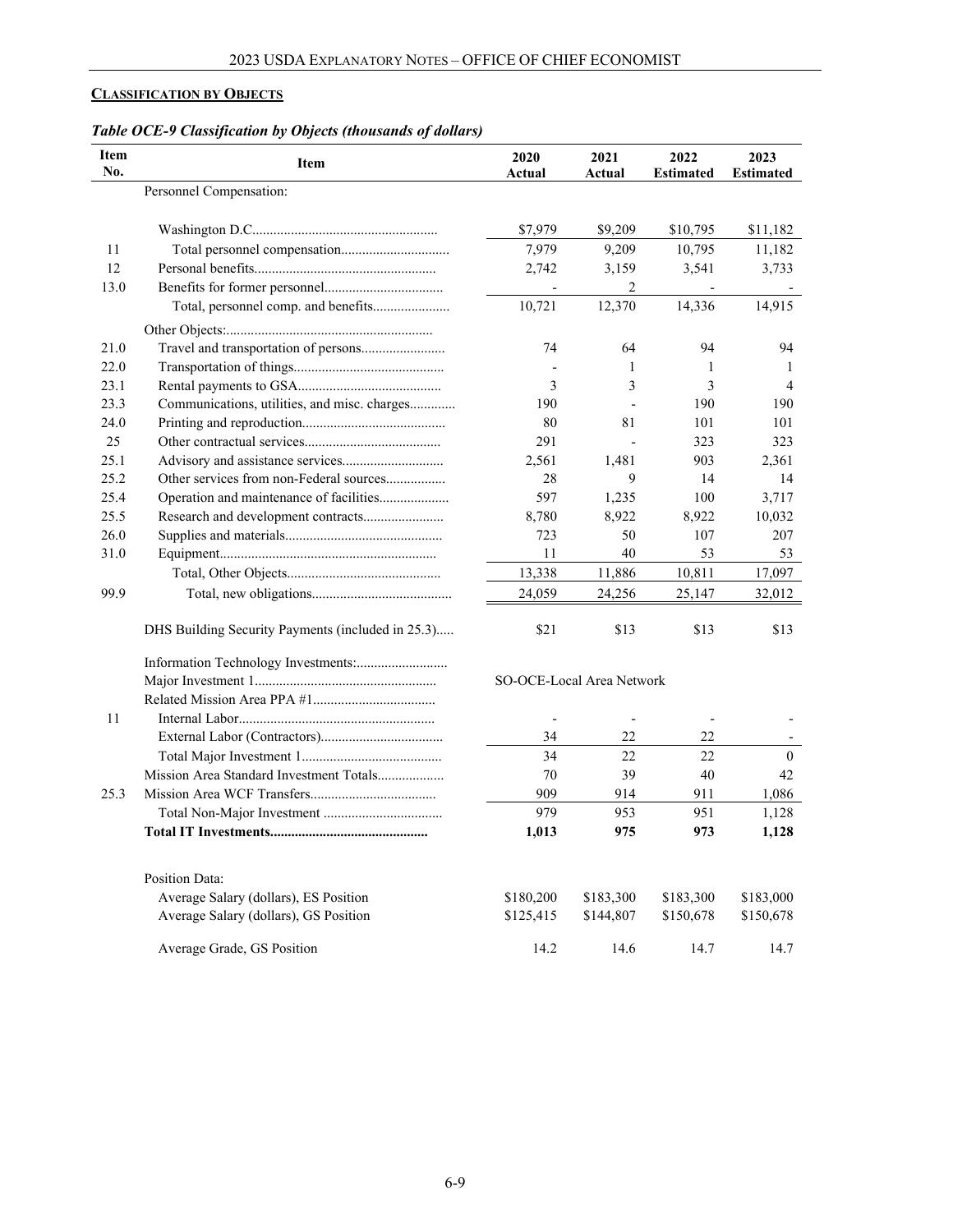#### **STATUS OF PROGRAMS**

The Office of the Chief Economist (OCE) is the focal point for economic and policy-related research and analysis for the U.S. Department of Agriculture. OCE aims to inform public and private decision makers by providing unbiased information and data-driven analyses of current and emerging issues impacting agriculture. OCE provides economic expertise and coordination on a wide range of Departmental activities and initiatives.

#### **Current Activities**

OCE's Immediate Office (IO) staff provide policy and program analyses and advice to the Secretary on major issues affecting agriculture and rural America. The IO staff focus on: agricultural policy, including analyses of alternative farm program, conservation and crop insurance options; trade initiatives and disputes; developments in agricultural commodity markets, such as the effects of global weather and changes in production and trade patterns; economic issues related to plant and animal diseases; sustainable agriculture; and agricultural labor issues.

The World Agricultural Outlook Board's (WAOB) primary mission is to provide reliable and objective economic forecasts for farmers and other participants in the food and fiber system. Key WAOB activities are coordinating USDA forecasts of domestic and international agriculture; providing economic analysis related to global commodity markets; monitoring markets and agricultural weather; and disseminating relevant information.

OCE clears all USDA significant, economically significant regulations for their regulatory impact analyses. OCE's Office of Risk Assessment and Cost-Benefit Analysis (ORACBA) reviews and approves statutorily required risk assessments for all major proposed USDA regulations. ORACBA is a focal point for Departmental activities related to risk analysis, including inter-Departmental activities; regulatory reviews to ensure science-based regulations; and the integration of economic analysis and risk assessment.

The Office of Energy and Environmental Policy (OEEP) serves as a focal point for the Department's energy, environmental markets, and climate change research, mitigation and adaptation planning and policy development. OEEP aims to improve understanding of the complex interactions between agriculture systems and the environment, and to transfer the resulting knowledge to producers and land managers through information, tools, and decision support. In the energy area, OEEP analyzes and evaluates existing and proposed policies and strategies. In the climate variability and change area, OEEP coordinates analysis, long range planning, research, and response strategies to climate change. In the environmental markets area, OEEP establishes uniform guidelines for the development of science-based methods to measure the ecosystem services benefits from conservation and land management activities. OEEP carries out USDA responsibilities under the Global Climate Change Prevention Act of 1990, and coordinates USDA's contributions to the quadrennial U.S. National Climate Assessments, as required under the 1990 Global Change Research Act.

The Office of Pest Management Policy (OPMP) leads the development and coordination of Departmental policy on pest management and pesticides, provides Departmental coordination on agricultural biotechnology, and ensures coordination of interagency activities with the Environmental Protection Agency (EPA), the Food and Drug Administration (FDA), and other Federal and State agencies. OPMP collects data to on individual growers' pest management practices to improve the information available to EPA on the potential benefits of specific pesticides.

#### **Selected Examples of Recent Progress**

#### **Immediate Office of the Chief Economist**

Provided economic and policy analysis in support of key initiatives, including:

*Agricultural Policy*

- Provided significant rapid-response economic analyses and assessments of many policy proposals and regulatory actions, as well as scoring of pandemic-related support programs, enabling USDA to quickly provide support to stabilize the agricultural and rural sectors during the COVID-19 pandemic.
- Provided timely analysis of various economic conditions to inform Administration officials about impacts on the agricultural and rural sectors.
- In support of Executive Order 13990 on *Protecting Public Health and the Environment and Restoring Science to Tackle the Climate Crisis*, OCE represented USDA in the Federal-wide effort to update the social cost of greenhouse gas emissions. These values will be used in regulatory cost-benefit analysis government wide. The current values have not been updated (except for inflation) in almost a decade.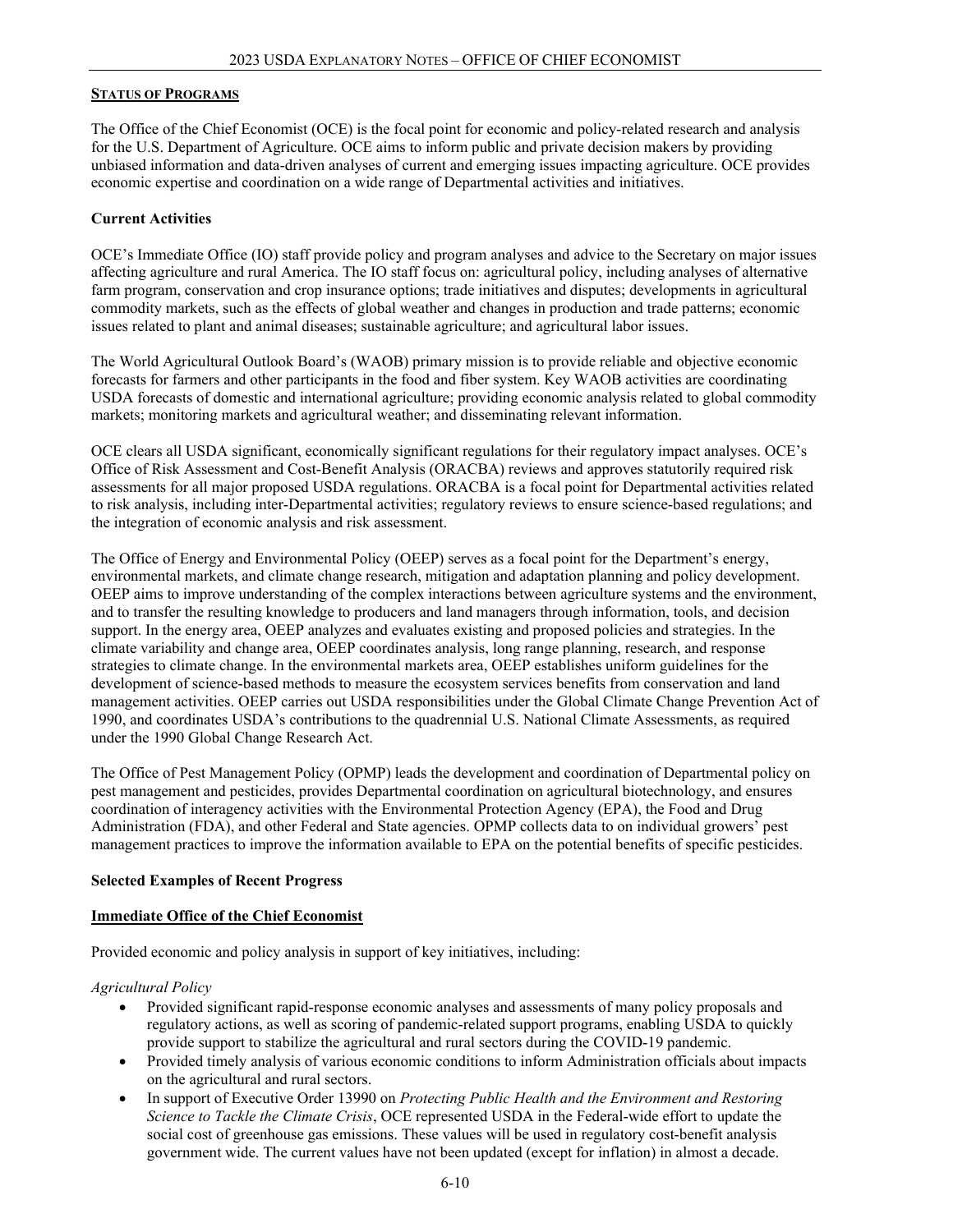- Provided economic context and analysis on disasters for USDA leadership and Congress, including winter freezes, hurricanes, the JBS food processing plant fire, and California emergency curtailment measures to address acute water shortages of the Sacramento-San Joaquin delta watersheds. OCE also served on USDA's Multi-Agency Coordination group (ongoing). These efforts ensured that USDA decision-makers had timely, accurate economic information for decision making during disaster response and the potential provision of financial assistance.
- Advised on the economic analyses for regulatory actions for several rulemaking and related actions across USDA and provided feedback to help ensure the rule functions as intended and that the economic evidence is accurate and complete.
- Led research and fostered high priority research conducted by others on the economic impacts of the coronavirus pandemic on the agricultural economy, increasing the knowledge base to inform the design and ensure impactful outcomes of future assistance programs (ongoing).

## *World Trade Organization (WTO) and Trade Policy Support*

- Supported the maintenance of a U.S. position of leadership in the WTO via timely and accurate reporting of the U.S. domestic support for agriculture.
- Shaped the conversation in the Working Party on Agricultural Policies and Markets of the Organization for Economic Co-operation and Development (OECD) Committee for Agriculture to provide the U.S. perspective and direction on policy discussions and research and papers under development by the OECD.
- OCE staff member serves as Vice Chair in the bureau of OECD's Group on Commodity Markets (GCM); key contributions and serves as U.S. spokesperson for the OECD's Agricultural Outlook.
- Represented USDA in numerous interagency meetings on multilateral and bilateral trade issues, including WTO and bilateral trade negotiations, WTO and other enforcement actions, such as Section 301 investigations (e.g., Vietnam timber).
- Provided economic analysis and/or guidance on several WTO/Free Trade Agreement (FTA) disputes or potential disputes and monitored antidumping and countervailing duty (AD/CVD) investigations impacting U.S. agriculture.
- Analyses of various trade sanctions informed policy makers of the impacts of trade actions on the agricultural sector.
- Reviewed and contributed to briefing and other materials for WTO dispute settlement, committee meetings, and negotiations, as well as U.S. bilateral agricultural trade negotiations, meetings, and submissions.

## *Agricultural Labor Activities*

- Ensured USDA interests were represented in Department of Labor rules impacting the H-2A program.
- Pursuant to the 2021 Appropriations Act House Report**,** submitted a report to the Agricultural Appropriations subcommittees on the size of the agricultural workforce in the United States, including the current agricultural labor force and the number of agricultural job vacancies.

*Analytical Assistance to Congress and Other Federal Agencies*

- Conducted and spurred research to inform future analytical needs for policy support to satisfy interest (by Congress and others) in ex-post evaluation of policy impacts, and to inform future Farm Bill debates.
- Provided economic analysis of the effects of COVID-19 on agricultural trade. Presented findings in interagency meetings, as well as at various conferences and external venues.
- Provided economic analysis for retaliatory tariffs on U.S. agricultural exports.
- Developed a workshop in advance of the next Farm Bill that engaged members of the Agricultural  $\&$ Applied Economics Association with policy professionals to bring together knowledge and experience of the policy process with new approaches and ideas.
- Supported a multi-day workshop that brought together leading academics to present current research on cattle market pricing and related issues; papers were published as a book that was delivered to Congress.
- Identified and developed new data sources to support analytic needs across OCE and USDA in the agricultural and rural sector.

#### *Crop Insurance*

- The Chief Economist, as Chairman of the Board of Directors of the Federal Crop Insurance Corporation (FCIC), presided over quarterly public board meetings during FY 2021 (ongoing). The FCIC meets four times a year and on an ad-hoc basis, as needed.
- The FCIC Board of Directors approved several products to improve the risk management safety net on a wide variety of farms in 2021.
- Announcements of new and or improved products in FY 2021 include: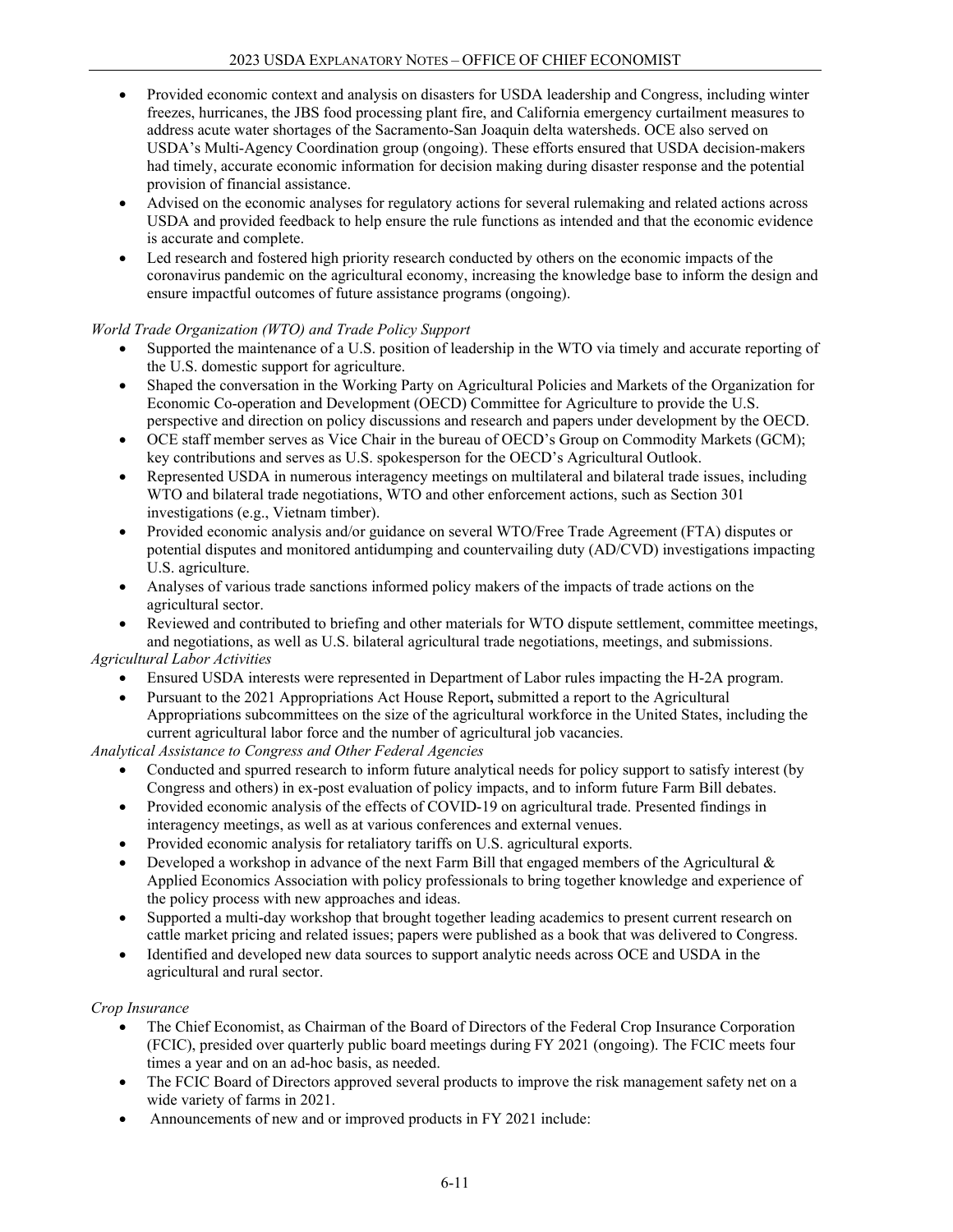o Agricultural producers who have coverage under most crop insurance policies are eligible for a premium benefit via the RMA's Pandemic Cover Crop Program.

Improvements to the Livestock Risk Protection Insurance Program, including increasing head limits for feeder and fed cattle and increasing the endorsement lengths for swine.

o Rolling out a new insurance option specifically for agricultural producers with small farms who sell locally. The new Micro Farm policy offered through Whole-Farm Revenue Protection simplifies record keeping and covers post-production costs like washing and value-added products.

#### *Sustainable Development Activities*

- OCE staff member served as lead subject-matter expert and negotiator on the Committee for *World Food Security's Voluntary Guidelines for Food Systems and Nutrition (VGFSyN)*. The VGFSyN were extremely complex to negotiate given the breadth of topics covered.
- Led (with FAS) the successful development and execution of three National Food Systems Dialogues in the lead up to the UN Food Systems Summit (January 13, May 19, and June 30, 2021). These Dialogues, which were intended to facilitate inclusive dialogue in the United States on sustainable food systems, included more than 200 participants from diverse food and agricultural groups, including farmers, food industry members, environmental groups, nutrition and food security advocates, unions and advocates for farm and food systems workers, and researchers from universities and think tanks. The United States was the first country to host a National Dialogue.
- Played an instrumental role in developing the USG's position for the *United Nations Food Systems Summit* (UNFSS) held in September 2021, an effort to promote sustainable food systems that is expected to have lasting domestic and international impact.
- Proposed and supported the formation of a *Coalition of Action on Sustainable Productivity Growth for Food Security and Resource Conservation (SPG Coalition)*. This initiative elevated productivity growth as a critical component for building more sustainable food systems. As of September 30, 2021, there are over 40 coalition supporters, including 5 countries (with more pending) and the UN Food and Agricultural Organization.

*Food Loss and Waste*

- Fostered interagency collaboration with EPA and FDA, which has resulted in an expansion (to 35) of the number of large U.S. companies pledging to reduce food loss and waste (FLW) in their supply chains by 50 percent by 2030.
- Led several efforts to promote awareness of FLW and spur innovations, including USDA's first ever Innovation Fair and other public events such as roundtables, and a constant stream of outreach materials (blogs, newsletters, etc.)
- Represented USDA in numerous dialogs with industry stakeholders, international organizations, local governments and community groups.
- Led USDA's Food Loss and Waste Working Group, with representatives from 10 USDA agencies.
- Pursuant to Section 12504 of the 2018 Farm Bill, submitted a report to the House and Senate Committees on Agriculture that contains an estimate of the quantity of food waste during the past year and the results of the food waste reduction and loss prevention activities carried out or led by the Department.

## **World Agricultural Outlook Board (WAOB)**

#### *Agricultural Supply and Demand Monitoring and Reporting*

- Published the monthly *World Agricultural Supply and Demand (WASDE)* reports, a Principal Federal Economic Indicator report, providing USDA's official world and U.S. supply and utilization estimates and forecasts for grains, oilseeds, and cotton; and official estimates and forecasts for U.S. sugar, red meat, poultry, eggs, and milk. The WASDE report receives between 1.5 million and 2 million downloads annually. After each WASDE release the Secretary briefing presentations were posted on the OCE website for public use, ensuring fair and equitable access to the information.
- Cleared all USDA/Economic Research Service Commodity Outlook reports for public release on schedule following the WASDE release (ongoing activity).
- Modified the soybean oil balance sheet in the WASDE report to incorporate new data related to the use of soybean oil as a feedstock for renewable diesel production, a rapidly growing use category.
- Represented the United States on FAO's Agricultural Market Information System (AMIS) information group, including information sharing and monthly participation in commodity outlook sessions intended to support food market transparency and encourage coordination of policy action in response to market uncertainty.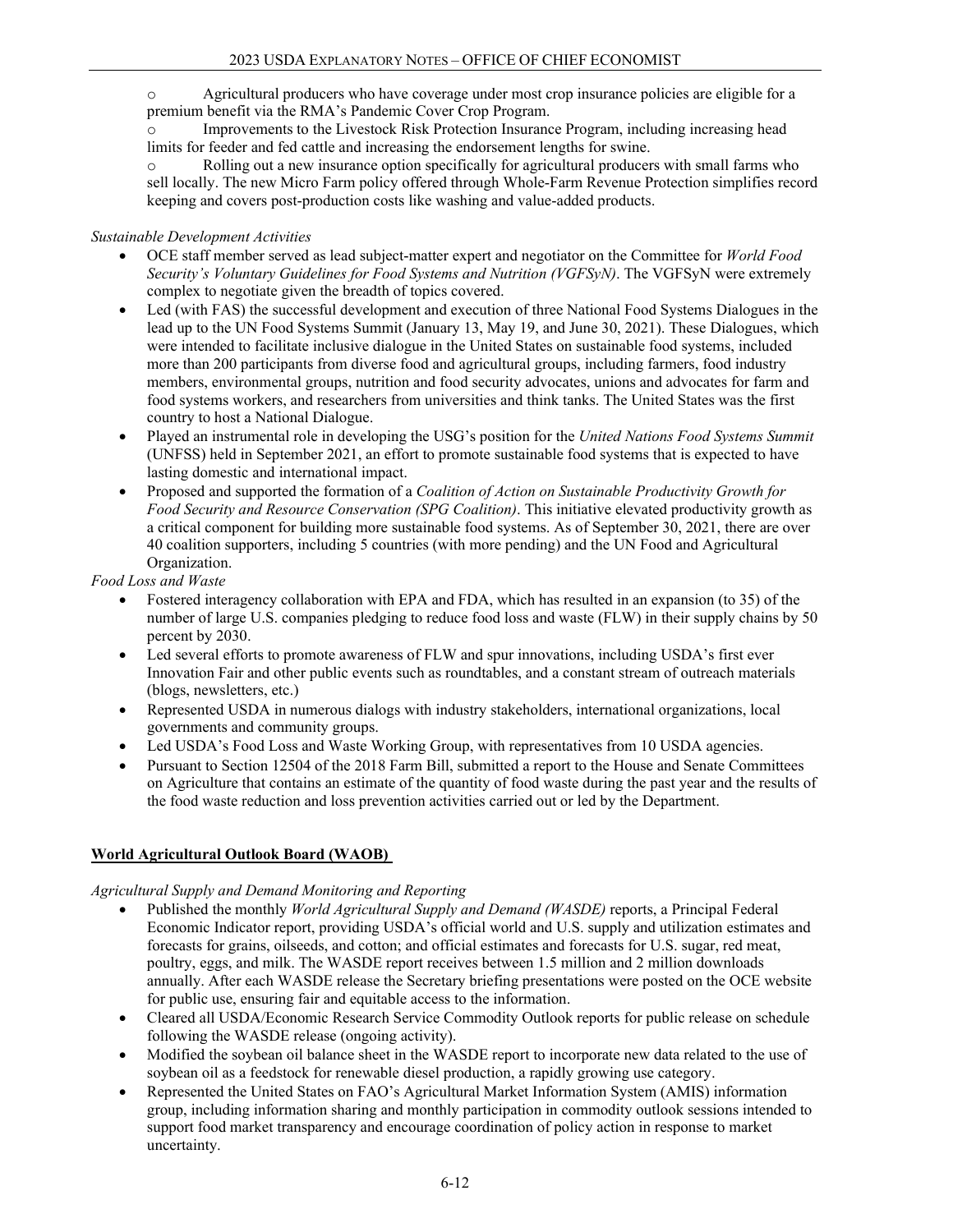#### *USDA Baseline Projections*

- Managed the development of the USDA interagency 10-year baseline economic projections and cleared the estimates for publication and release. The projections provide timely insight and strategic planning information for the President's Budget, agricultural producers, other agribusinesses, and policy officials.
- Provided economic analysis in support of Farm Production and Conservation farm program budget estimates for the Office of Management and Budget.

#### *USDA Agricultural Outlook Forum*

• Designed, managed, and executed the 2021 *Agricultural Outlook Forum*, the first time ever held on a virtual platform. The Forum is a unique event where key stakeholders from the agricultural sector in the United States and around the world come together every year to discuss current and emerging topics and trends in the sector. The Forum aims to facilitate information sharing among stakeholders and generate the transparency that supports well-functioning open markets. Attendance reached 4,500 people in 2021, by far the largest attendance ever, and more than 2.5 times the average attendance of the previous five years. The Chief Economist provided a keynote speech on the state of the U.S. agricultural economy. The two-day program included 30 sessions on issues affecting rural America and agriculture, including the food price and farm income outlook, U.S. trade and the global marketplace, new frontiers in agriculture, managing risk and ensuring sustainability, the rural economy, and commodity outlooks.

## *Agricultural Weather Monitoring and Analysis*

- Meteorologists collaborated closely with the World Agricultural Outlook Board and analysts from Foreign Agricultural Service (FAS), Economic Research Service (ERS), and other partner agencies to provide crop weather impact analyses in support of 12 Monthly WASDE Reports.
- Collaborated with the National Weather Service to prepare and publish 52 *Weekly Weather and Crop Bulletins (WWCB),* issue 260 *Daily U.S. Agricultural Weather Highlights,* and to provide authorship for or contribute to 52 weekly *U.S. Drought Monitors (USDM)*.
- Leveraging 7 U.S. Code § 3155 (Agricultural and Food Policy Centers), partnered with the National Drought Mitigation Center to improve drought services to the American public and provide support for other OCE mandates, including Farm Bill priorities and obtaining metrics to determine the economic impacts of drought. Deliverables included historical U.S. Drought Monitor statistics in Tribal lands.
- Provided leadership in support of several White House led or supported activities, including the National Drought Resilience Partnership, the Interagency Working Group on Western Drought, and the Interagency Council for Advancing Meteorological Services. Provided timely information for decisionmakers on drought and served as an expert source to numerous news outlets to communicate the impacts of extreme weather events on agriculture.
- Actively supported relevant international projects, either directly with the World Meteorological Organization and Global Water Partnership or in collaborations with NOAA or FAS. Actively supported the World Meteorological Organization (WMO) Commission for Agricultural Meteorology (CAgM), which promotes the use of weather and climate information to improve sustainable food production worldwide.

## **The Office of Risk Assessment and Cost-Benefit Analysis (ORACBA)**

#### *Risk Analysis Leadership and Consultation*

- Provided guidance to USDA agencies developing risk assessments and economic analyses related to environmental health and safety, including extensive assistance to the Office of Pest Management Policy in review of several pesticide risk assessments. Provided guidance and consultation to USDA and other Federal agencies on risk assessments for dietary contaminants, pesticides, foodborne pathogens, endangered species, plant and animal pests, and environmental contaminants (ongoing).
- Participated in the Interagency Risk Assessment Consortium (IRAC) to enhance communication and coordination among agencies with food safety responsibilities. Substantially participated in the peer review of the Food Safety and Inspection Service (FSIS) non-inferiority test resulting in a more robust discussion of equivalence between FSIS testing and practices of foreign petitioners.
- Coordinated a peer review of Natural Resource Conservation Service's Windows Pesticide Screening Tool (WIN-PST), resulting in a robust set of comments to strengthen the program.

#### *Risk Communication and Outreach*

• Participated in the EPA-USDA-FDA Interagency Risk Communication Working Group examining PFAS contamination keeping USDA apprised of new developments in EPA regulatory, and other actions, and prepared for further engagement.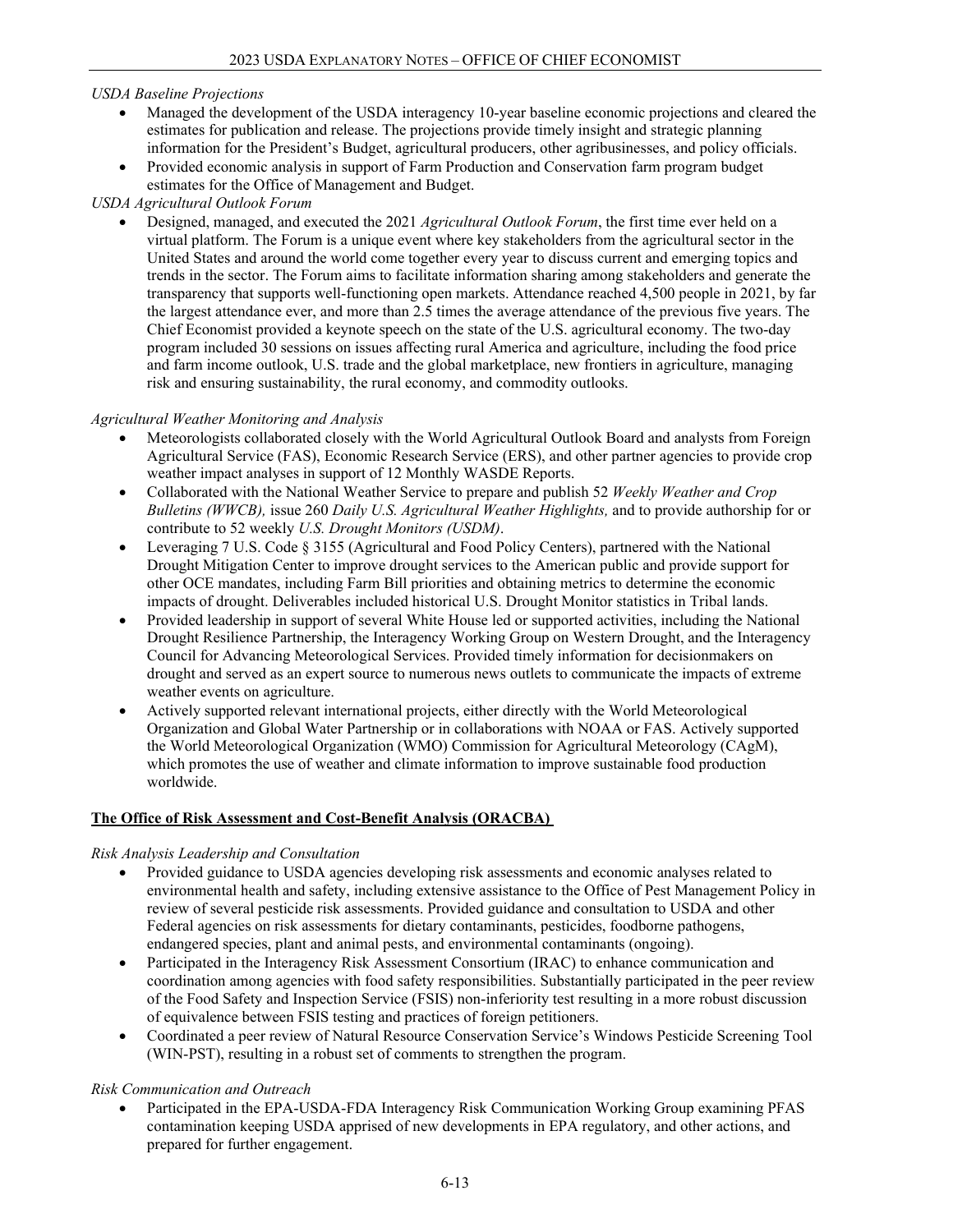• Disseminated 11 newsletters informing Departmental subscribers of risk assessment and economic/regulatory analyses educational opportunities on emerging issues and techniques.

## *Risk Assessment Education and Training*

- Sponsored two Science, Policy and Risk seminars on risk assessment methods and two seminars on economic analysis. Of note, one of the seminars was restricted to federal employees to initiate discussion on the using EPA's EJScreen to address the Executive Order on Advancing Racial Equity and Support for Underserved Communities and the White House's January 20, 2021, memo on Modernizing Regulatory Review requiring that regulatory impact analyses better address impacts on underserved communities.
- Made presentations at the Society for Risk Analysis annual meeting on "Development of a PFOS Plasma Depletion Model in Dairy Cattle" and the Society for Benefit Cost Analysis annual meeting on "Round-Table Discussion: Challenges and Innovations in Effectiveness Estimation."

## **The Office of Energy and Environmental Policy (OEEP)**

#### *USDA Climate Strategy and Leadership on Executive Order 14008*

- Organized the Department's response to Executive Order 14008, *Tackling the Climate Crisis at Home and Abroad*. Created a plan that encompasses multiple deliverables and new responsibilities, worked with agencies and offices across the Department to ensure a coordinated response and engaged with Department and White House leadership on planning and implementation.
- Managed the Department's preparation of USDA's Action Plan for Climate Adaptation and Resilience, called for in Section 211 of Executive Order 14008. The Adaptation Plan identifies the most significant risks that climate change poses to the agriculture and forestry sectors and lays out Department-scale actions to best prepare our stakeholders to address these current and future climate change threats. Organized a USDA-wide workforce development climate change science seminar series that will establish the risks, challenges, vulnerabilities, and opportunities that climate change poses for USDA's mission.
- Compiled data on current conservation trends and synthesized data from multiple USDA datasets to provide a snapshot of current rates of conservation in support of the America the Beautiful provision announced under Executive Order 14008, which sets a goal of conserving 30 percent of US lands and waters by 2030. Provided technical analysis to support decision making on options for quantifying baseline land conservation across the US.
- Published the USDA Climate Smart Agriculture and Forestry 90-day Report, which contains recommendations for expanding the deployment of climate-beneficial practices and technologies across the forest and agriculture sectors. This Report is the first major public-facing document prepared in response to Executive Order 14008 on how USDA can position the agriculture and forestry sectors to be part of the climate solution.
- Issued a Request for Public Comment on a range of topics included in EO 14008. Hosted 10 listening sessions with stakeholders and the public, including over 100 participants. USDA received over 2,700 comments including 2,200 comments from individuals and 500 comments from organizations. Managed the synthesis of comments and organized briefings for leadership on the range of views, key insights, and overarching implications for USDA's work.

*Climate Smart Agriculture and Forestry*

• Worked with Department and Office of Management and Budget leadership to design and launch a new USDA Climate-Smart Partnership Initiative, a directive from Secretary Vilsack to provide targeted incentives to encourage climate action in the agriculture sector. Collaborated on a draft Request for Information (RFI) on the program, potential example projects, and options for program administration.

#### *International*

- Contributed the agriculture and forest analysis to support the establishment of the U.S. Paris Agreement Commitment. Prepared the economic analysis and projections of U.S. greenhouse gas emissions and sinks for the agriculture and forest sectors used in setting the U.S. commitment under the Paris Agreement. The analysis was used at senior levels of government to quantify baseline emissions and carbon sequestration as well as the effects of actions to reduce emissions and store additional carbon.
- Supported the development of a diplomatic approach to address global methane emissions from the agriculture sector to ensure consistency with U.S. policy. Helped design a new international consortium that seeks to strengthen climate change related innovation within the agriculture sector. The Agriculture Innovation Mission for Climate (AIM-4C) will accelerate global agricultural innovation on climate change through increased research and development.
- Coordinated USDA technical contributions for three major US submissions that are due under the Paris Agreement in November 2021. The reports detail current US actions to address climate change, projections of emissions and sinks and the effects of policies and measures through 2030 and through 2050. Provided extensive analysis of baseline emissions and sinks for the agriculture and forest sectors, worked across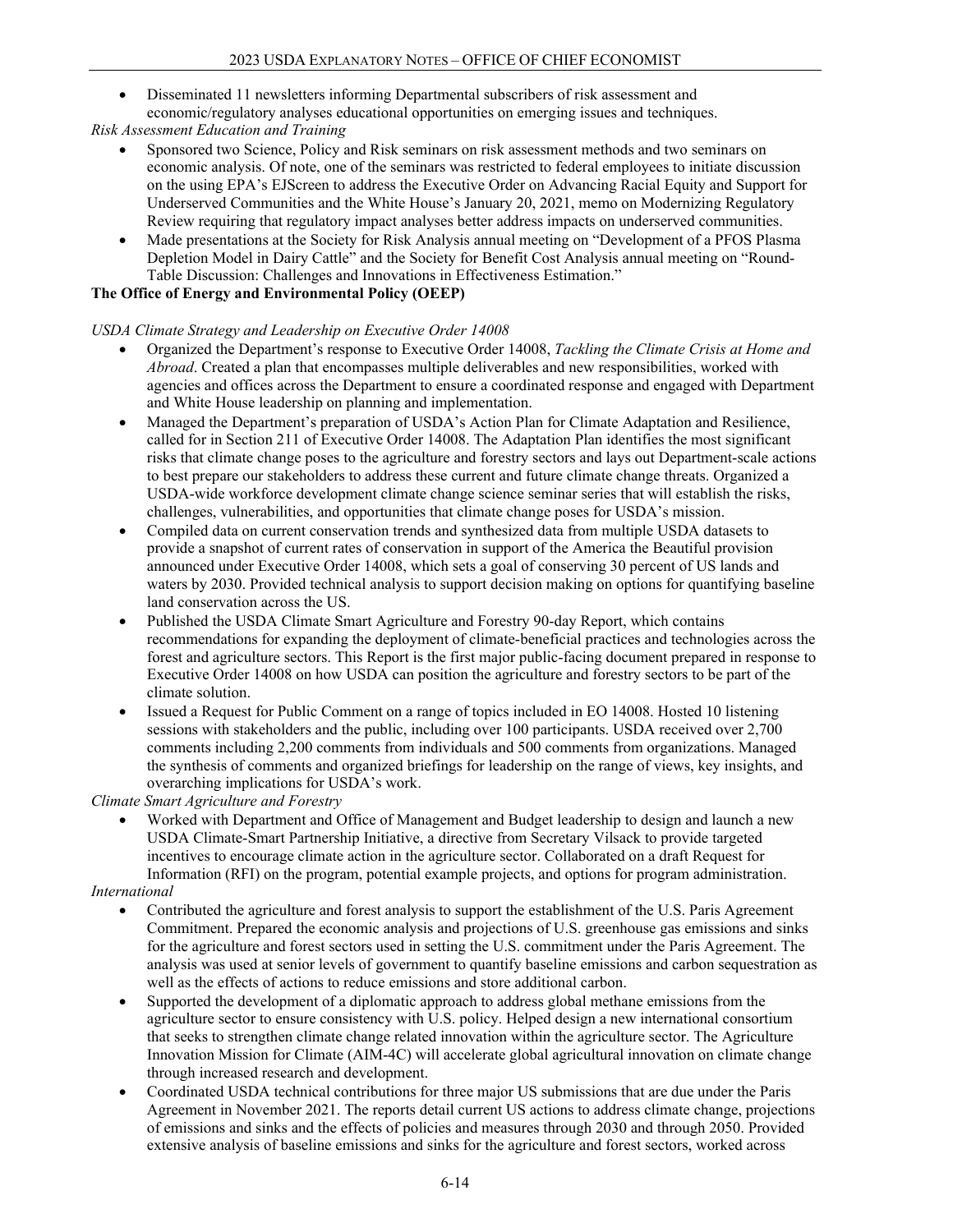USDA to quantify the benefits of current programs, and projected the benefits of expected future actions. Drafted major sections of each report for the agriculture and forest sectors.

*Greenhouse Gas (GHG) Inventory improvements*

• Evaluated all current sources of conservation data used in the US greenhouse gas inventory to fill data gaps in the U.S. agriculture sector. Efforts to address key uncertainties and improve the timeliness of GHG estimates will improve policy choices and ensure that the benefits of actions are understood consistently evaluated.

*Congressional Support*

- Provided technical assistance to the House and Senate on the Growing Climate Solutions Act (GCSA). The GCSA aims to establish a greenhouse gas technical assistance provider and third-party verifier program at USDA. Staff worked with members of Congress and staff to answer questions on the legislation and worked with USDA leadership on options for implementation, challenges, and required resources.
- Provided a 2-hour Carbon Markets 101 briefing to House Agriculture Committee members. The briefing provided an overview of voluntary carbon offset markets, current market activity, definitions of key terms, roles and responsibilities for various participants, issues facing farmers, and barriers and shortcomings of current markets.
- Coordinated USDA engagement with EPA on Third Triennial Report to Congress on Biofuels (RtC3). The report examines the potential unintended effects of the Renewable Fuel Standard (RFS) Program on the environment, including effects to air, land and water.
- Quantified the greenhouse gas benefits of policies and programs under consideration by Congress. Reviewed draft bill language and provided annual and cumulative estimates of greenhouse gas reductions associated with increases in conservation, energy, and forest programs.
- Supported the U.S. Global Change Research Program (USGCRP) 10-year strategic plan. As mandated by Congress, USGCRP develops a new strategic plan every ten years.  The Plan has been outlined and crosscutting issues have been identified for expert technical peer review by the National Academy of Sciences and for public comment.

*Renewable Fuel Standard Volume Obligations*

• Provided an in-depth review of Draft EPA Renewable Fuel Standard volumes for 2020, 2021, and 2022, and coordinated the Department's response.

*Tracked Biofuels Markets*

• Maintained key statistics on biofuels and the bioeconomy during a period of significant economic turmoil. The statistics were prepared weekly and used by senior USDA officials to understand the impacts of changing economic conditions on ethanol, biodiesel, and related markets.

#### **The Office of Pest Management Policy (OPMP)**

*Pesticide Risk Assessment and Regulatory Analysis*

- Worked actively with EPA on the registration and reevaluation of pesticide active ingredients and submitted comments on 180 pesticide regulatory actions—a record number driven by the increased pace at which EPA has been issuing decisions with broad-reaching implications for U.S. agriculture. OPMP's comments resulted in re-consideration of several impactful restrictions and informed EPA's consideration of benefits to growers, resulting in less onerous interim decisions for a number of pesticide cases.
- Analyzed and provided recommendations on several biological evaluations and biological opinions (triazines, glyphosate, malathion, neonicotinoids, salmonids) under the Endangered Species Act (ESA) consultation process. Commented on EPA guidance and rules for toxicity data waivers, minimum risk pesticides, the Worker Protection Standard, and groundwater models.
- Responded to 12 detailed information requests from EPA on the uses and benefits of critical fungicides, herbicides, and insecticides used by U.S. specialty crop growers. These responses helped to inform EPA regulatory proposals and account for important agricultural benefits, which reduces the need for additional input at the proposed interim decision stage during the regulatory decision process.
- Prepared three legal declarations to support the U.S. government's responses to pending pesticide litigation. Legal outcomes are still pending, but stakeholders have indicated to OPMP that these declarations are helpful in defending continued grower access to crop protection tools that were petitioned by plaintiffs for vacatur and/or remand.
- Launched a pilot pesticide usage survey—the first to be administered under the provisions of Farm Bill Section 10109. Data from this survey was useful for working on endangered species consultation between EPA and FWS. Data helped inform consideration of ecological exposure mitigation options for malathion uses on vegetables that minimize grower impacts and disruptions.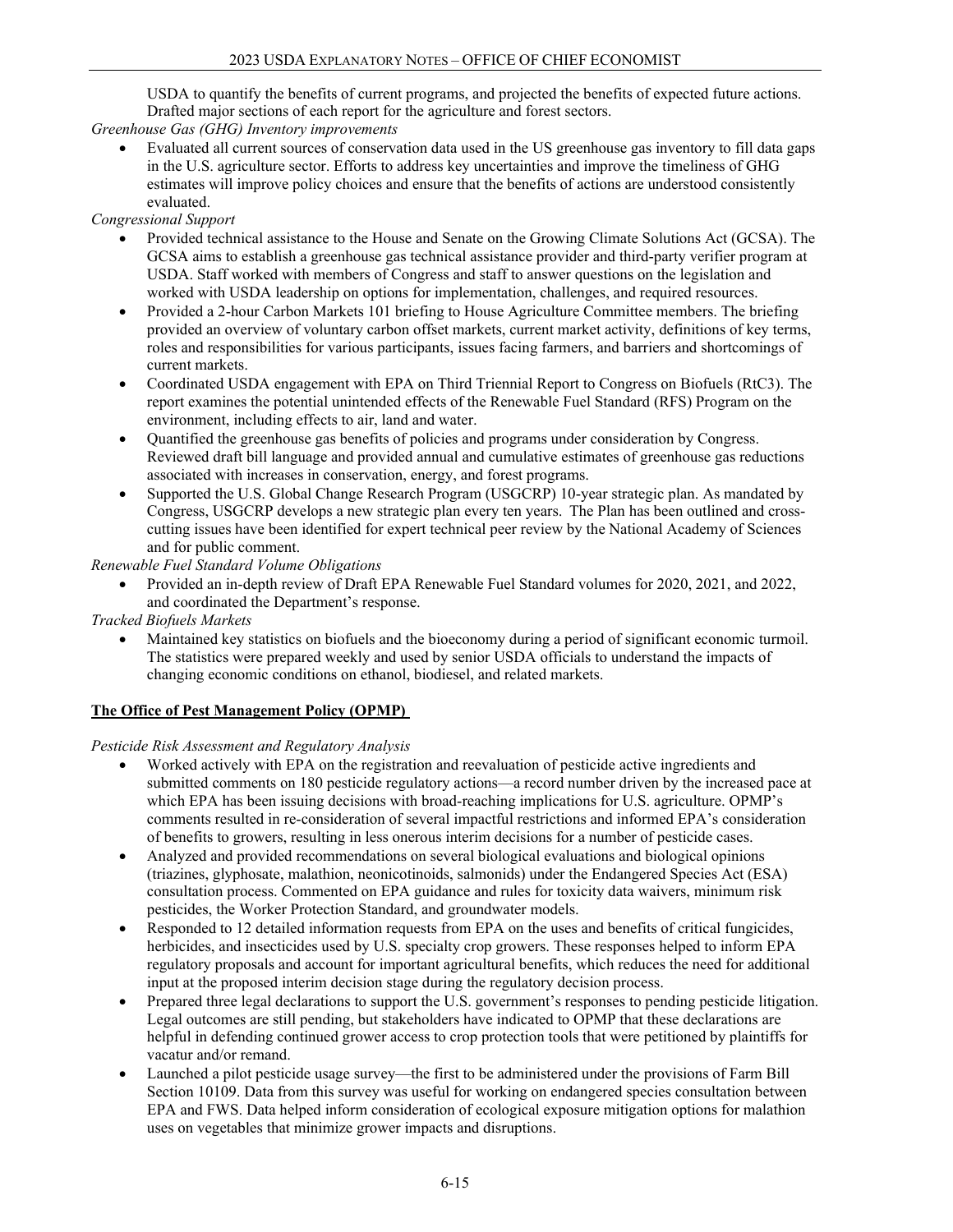## *Agricultural Biotechnology*

- Reestablished the USDA Biotechnology Coordinating Group (BCG) and established the first BCG Charter in FY 2021. Through the BCG, coordinated the development of strategic USDA messaging points on genome editing.
- Led the U.S. delegation to several meetings of the APEC High Level Policy Dialogue on Agricultural Biotechnology and coordinated USDA's engagement with the joint USDA/EPA/FDA "Feed Your Mind" outreach campaign for biotechnology.

## *Critical Information Exchange with Stakeholders*

- Organized and exchanged information with growers, pesticide registrants, and regulators at multiple Town Hall meetings and a multi-stakeholder workshop on the ESA consultation process. Coordinated within USDA to support cherry growers battling Little Cherry Disease. Delivered presentations on the pesticide regulatory process to Regional IPM Centers, State lead agencies, and industry trade associations.
- Launched a webinar series to highlight pest management successes and challenges. Webinars attract a diverse audience from within and beyond USDA (including regulators from EPA and FDA) to learn about agriculture and pest management-related issues.

## *Federal Leadership in Integrated Pest Management (IPM)*

• Convened four meetings of the Federal IPM Coordinating Committee (FIPMCC), which brings together 10 Federal agencies to promote IPM strategies that reduce economic, environmental, and public health risks from pests and pest management tools. Created new IPM and FIPMCC webpages that house the National Roadmap for IPM. Worked closely with USDA-funded Regional IPM Centers to prioritize Pest Management Stewardship Plans for specialty crops.

## *Departmental Coordination on Pest Management Policy*

- Collaborated across USDA to provide policy guidance and technical input to inform research and education priorities.
- Provided analysis of pesticide supply chains to support implementation of Executive Order 14017. Peer reviewed NRCS's pesticide hazard analysis tool to support development of pest management conservation plans.
- Provided ongoing advice on research for critical and emerging pests and diseases and pest management needs for specialty crops. Supported USDA efforts to clarify regulations for plant biostimulants.

#### *Interagency and International Collaboration*

- Led USDA engagement with other Federal agencies around pest management- and biotechnology-related issues. Facilitated meetings between USDA and Federal regulators to ensure continued availability of effective pest management tools for USDA quarantine and forestry biocontrol programs.
- Continued ongoing role in the interagency ESA consultation process, working closely with EPA and the Services to prepare reports to Congress and support incremental improvements to this complex processes.
- Represented USDA on an interagency working group led by FWS that is developing policies on use of biotechnology in conservation of threatened and endangered species and provided key input via the Interagency International Biotechnology Communications group.
- Provided technical support to address international trade issue related to pesticide maximum residue limits (MRLs). Reviewed USITC report on the global economic impact of low and missing pesticide MRLs and served as USDA's lead reviewer for a UNEP report on pesticides and fertilizers.

Provided ongoing support to the Codex Taskforce on Antimicrobial Resistance, which in FY 2021 culminated in completion of two international documents (a code of practice and guidance on monitoring and surveillance) that are well-aligned with U.S. priorities and best-available science.